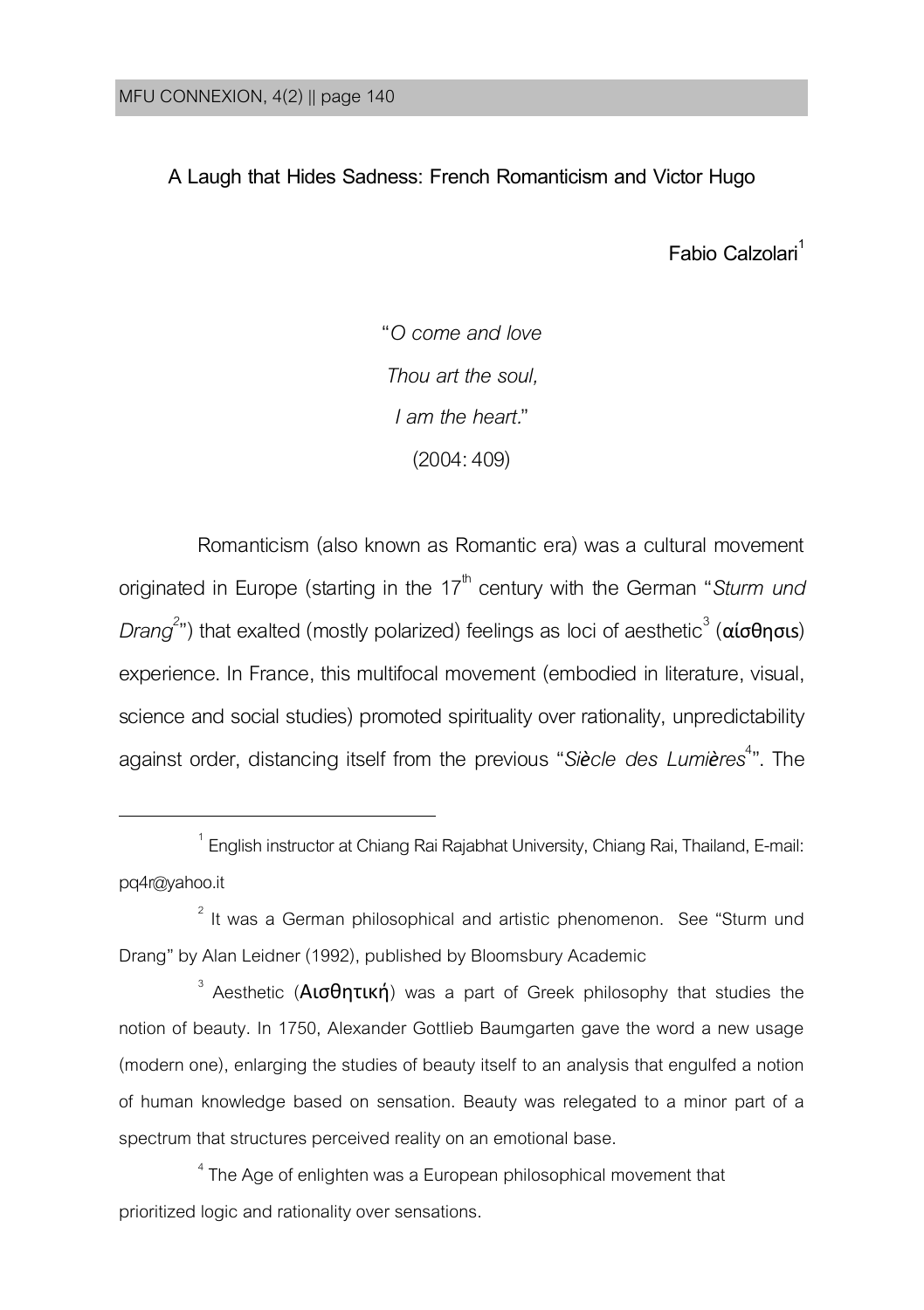Romantic era framed a literary turnover where boundaries are blurred by juxtapositions of styles and narrative structures. During this era, societies started promoting autonomous national thrusts and reciprocal cultural independence; this momentum was noteworthy expressed by J.G. von Herder in his "*Auszug aus einem Briefwechsel über Ossian und die Lieder alter Völker*" (1773). In Herder' analysis, poetry and epos create the cultural substratum in which nations are built; poems are instruments of ethical subjectivism and nationalism. Henceforth, Romanticism moved against Weimar Classicism<sup>5</sup>, wherein cultures were interpreted as parts of a common framework. One of the greatest interpreters of this epoch was Victor Hugo, a French dramatist and playwright (1802-1885). Knowing the philosophical magnitude of his work. I would like to introduce the reader to a romance or rare beauty: "*The man who laughs"*. It is a moving fictional work on medieval English society and its ethical fallacies. It is a tale of love, struggle and humanity. Victor Hugo was a fierce republican activist and his opera reflects clearly his thought and aversion for inequalities and injustice, thereof the book can be interpreted as a political work. The prose is complex and set on a specific historical framework, the  $17<sup>th</sup>$  century, where poor peasants fought in a social uprising against a corrupted royalty. The tale can be read by everyone but a complete understanding needs background knowledge of European history and philosophy; readers should always be conscientious about the cultural gap between Asian and Western societies.

 $\overline{\phantom{a}}$ 

 $<sup>5</sup>$  Weimar Classicism (Weimarer Klassik), a German humanism based on the</sup> assumption that cultures are networked and share a common origin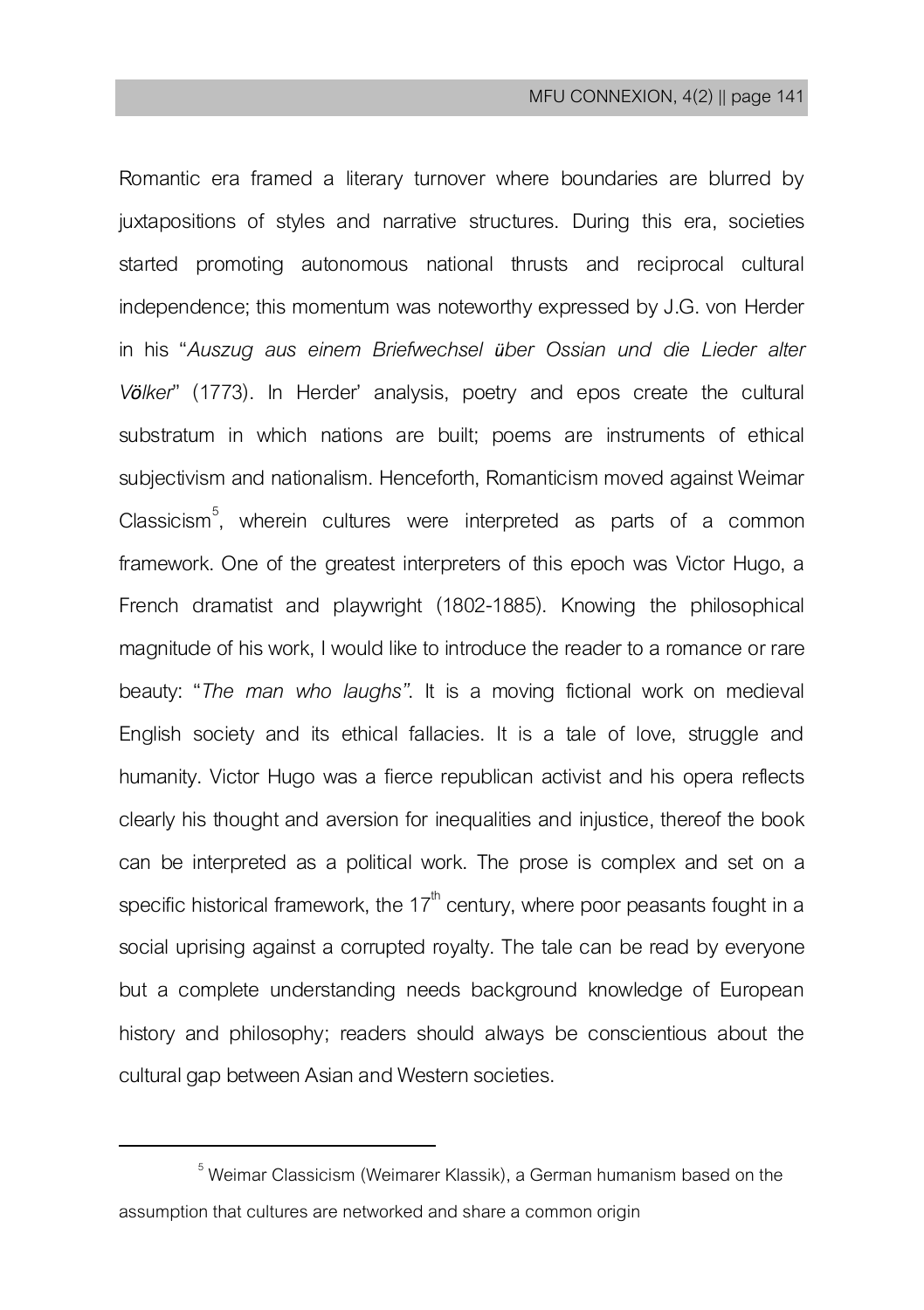Note for the reader:

 $\checkmark$  Some vocabularies and phrases of this text are not written in English (I copied verbatim part of Ancient Greek and German texts), but a translation is always present.

 $\checkmark$  I will analyze "The man who laughs" by Victor Hugo, 2004, Project Gutenberg (FREE ONLINE EDITION)

# **------------------------------------------------------------------------------------------------------------- THE MAN WHO LAUGHS: PART I** -------------------------------------------------------------------------------------------------------------

### **RICTUS**

*"A face that no one could look upon without laughing."*

(2004:174)

The romance brings us to bay of Portland, precisely to the stormy night of January 26, 1690, where an abandoned child wanders with uneasiness on a desolate land, against an "*obstinate north wind"* (2004: 26). This lost soul is presented to the readers as barefoot, wrapped in wretched cloths, walking slowly, towards a worms eaten gibbet bearing the dead body of a hanged criminal. He is alone, consumed by hunger, fighting against a "*disastrous cold weather*" (2004: 26), looking like a haunted animal, "*a fugitive before Fate"* (2004: 26). The night was starless with an ominous opacity embracing everything. His steps echo in the silent vastness while whirls of fine snow were dancing on the frozen ground. His desperation was abyssal, a heaviness caused by the dreadful uncertainty that was growing inside him, he was a waif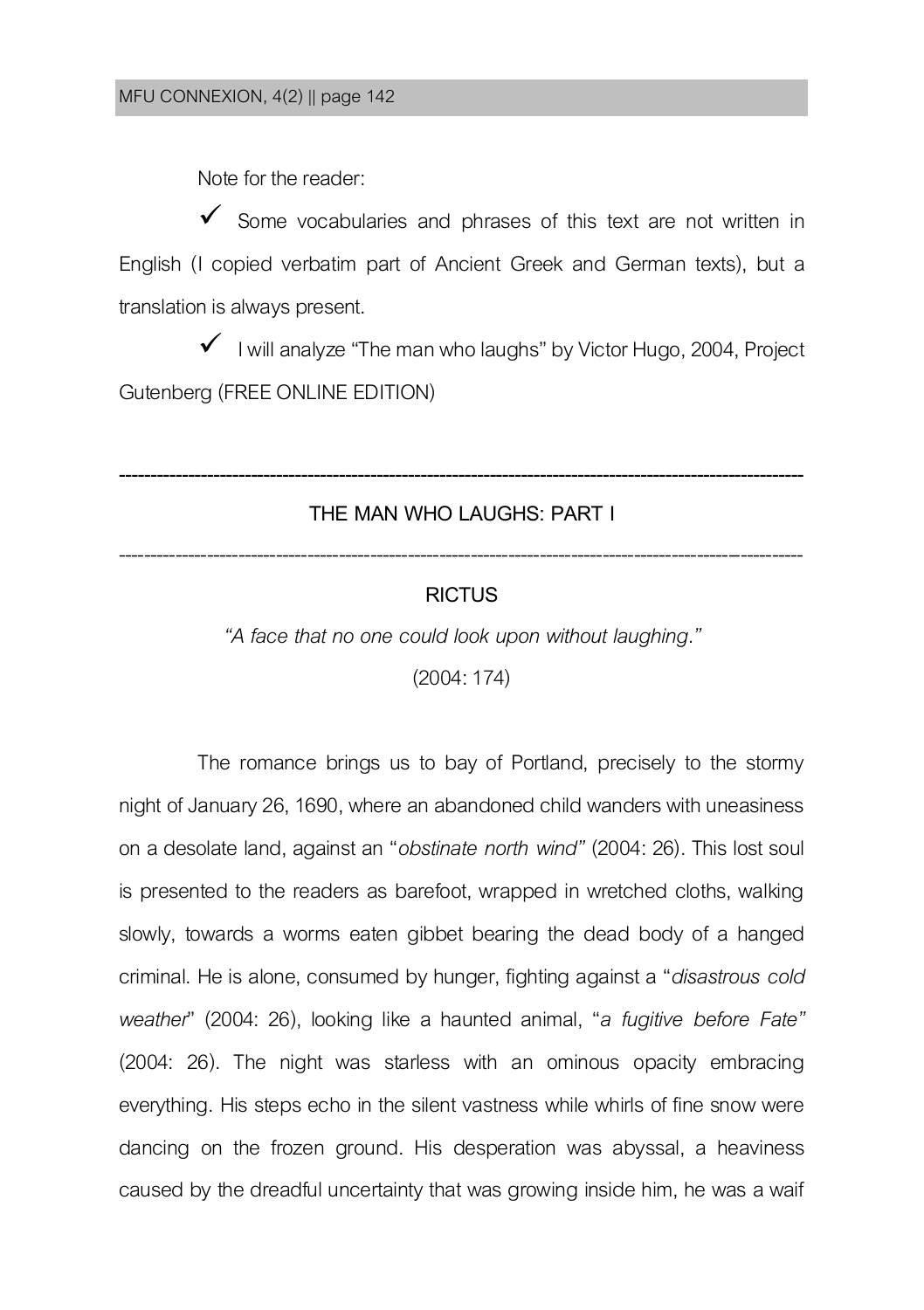lost in a wintry penumbra. The hanged cadaver was corded up to the tree, its skull was savagely smashed and it had no eyes, only two pitch black holes. Raven had feasted on its body, leaving it disfigured but its mouth was still preserving some teeth. It was a disturbing canvas; engulfed by a disquieting stillness, the infant was staring at death. Terror strangled his strength leaving him prey of the night. The motionless scene was broken by the arrival of ravens with their charcoal wings. In a blink of an eye, the skeleton disappeared under a flock of hungry phantoms, lusting for the remains of its flesh, for its last resemblances of humanity. There was something grotesquely funny in what was happening; the skeleton with its cracked swings, looked like a frenzy black puppet, in a burst of unnatural excitement. The stupor made our hero gasped for air, he was trembling, he wanted to run away. The fright was overwhelming and so he did the only thing he was still capable; a desperate flight into darkness. Fear can obliterate rationality and so he run blindly, zigzagging like a drunken man, until breath failed him. It was inside again a terra incognita with flakes of snow covering his clothes, the horizon was opaque and a feeble line of condensed breath was coming out of his mouth, he was lost again, doubtful but save. He kept journeying when, suddenly, an effete lament spelled out his loneliness, "*The cry--perhaps a first breath, perhaps a last sigh--was equally distant from the rattle which closes life and the wail with which it commences. It breathed, it was stifled, it wept, a gloomy supplication from the depths of nigh*t" (2004: 97). The child tottered, not knowing what to do but curious, attracted by the miserable moan. The inarticulate echo bemoaned from a point beneath the snow, not far away but yet so distant for our weary traveler. There, lightly covered by snow, a dead woman laid whose "*hair was mingled with the*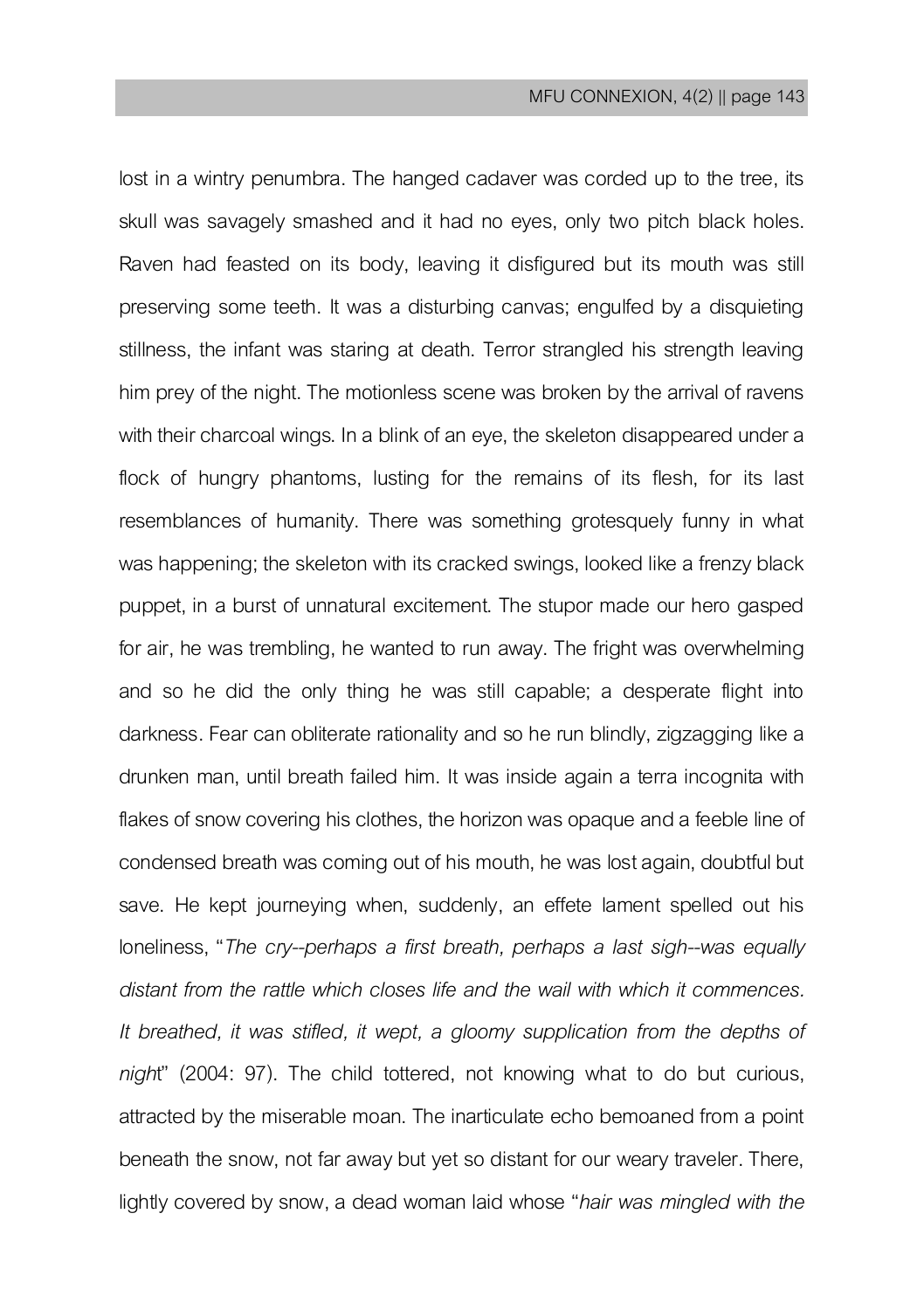*snow*" (2004: 98), whose arms were hugging something, a "*little body--thin, wan with cold, still alive"* (2004: 98), it was a bambina. It was a stroke of serendipity that brought to an end the boy solitude. Victor Hugo drew a magical encounter between two foundlings with "*the mother* l*ay there, her back to the snow, her face to the night; but perhaps at the moment when the little boy stripped himself to clothe the little girl, the mother saw him from the depths of infinity"* (2004: 100). He lifted her, a little ball of tattered clothes and warmth and, in hugging her body, he timidly bestowed a kiss. The founding brought a lukewarm calm inside his body, together they started to cross the frozen valley, nourished by a renewal of hope. The apparition of homesteads and farms, almost "*a city painted in white on a black horizon*" (2004: 101) infused new energy to his exhausted legs, "*thenceforward there would no longer be night, nor winter, nor tempest*" (2004: 101). There are different kind of deserts that can beset us; some are made of stones and sand, some are made of frozen lands but the most abhorrent are built on human desolation and heartlessness. Dear readers, there is nothing worse for a wanderer who painfully seeks his brethren, to find hope of some company, only to have it taken away by the cruelty of misanthropy. He screamed, moving to and fro, knocking violently, even begging but none answered his calls. The city and its inhabitants were untouched by his distress.

*"The child felt the coldness of men more terribly than the coldness of*  night. The coldness of men is intentional. He felt a tightening on his sinking *heart which he had not known on the open plains. Now he had entered into the midst of life, and remained alone. This was the summit of misery. The*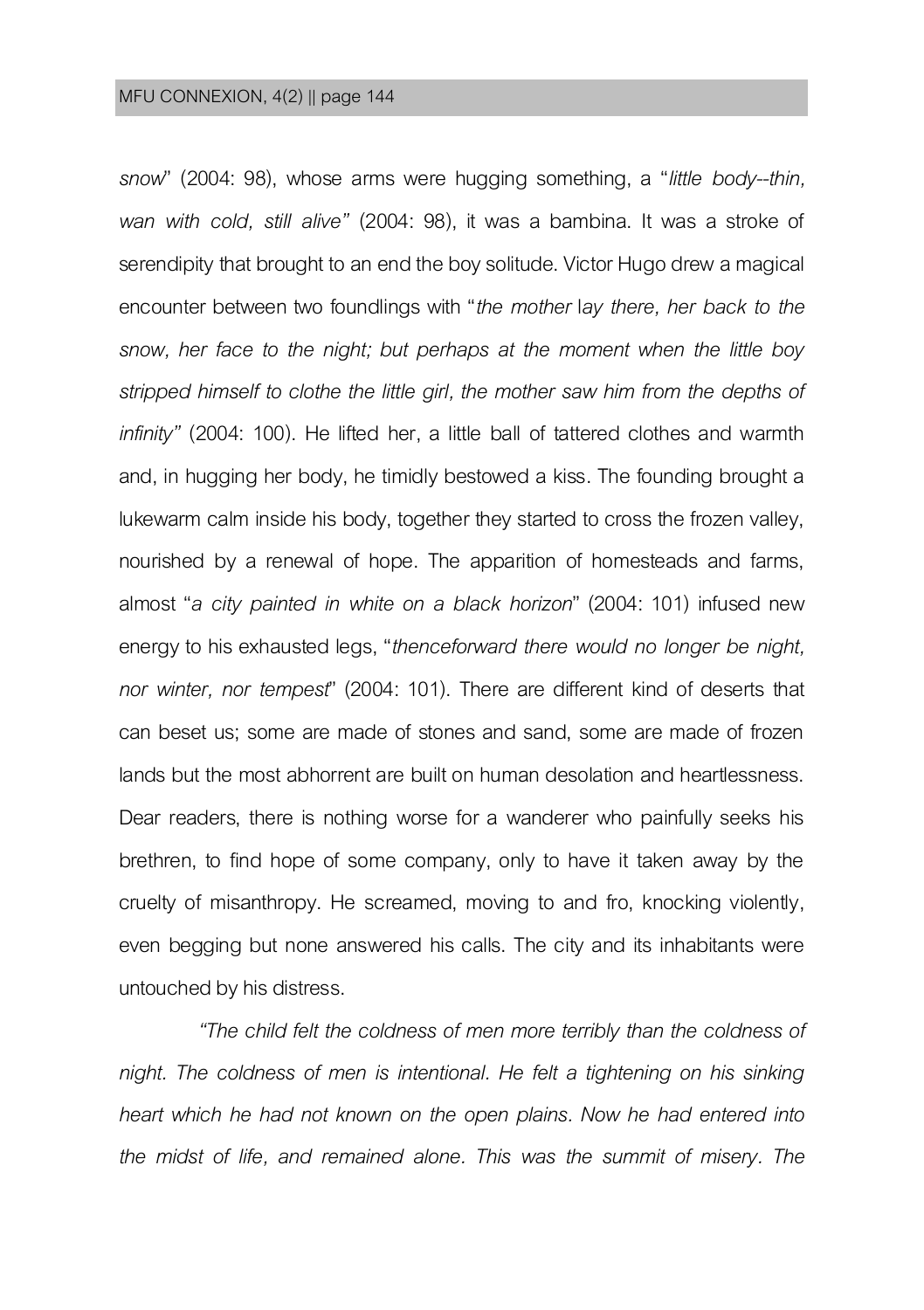*pitiless desert he had understood; the unrelenting town was too much to bear." (2004: 105)*

Left alone, he miserably walked inside that forlorn city, bereft of sympathy and pity. After a mile spent wandering on those deserted streets, he saw an old wagon, a caravan where a timid light lulled a dog laying on its threshold. His aroused curiosity and the paucity of his last meal, made him venturous but it was soon hindered by the now awaken beast and its intimidating growl, berating the child impudence. The wilderness of the groan made him to step back, hushing his presence, when, suddenly, from the old van, a voice uttered "*Come in"* (2004: 107). Benumbed by fatigue, he climbed up the steps and having trusted his faith upon the stranger' voice, he entered (2004: 107). *"The child, in fact, was entering the house of Homo and Ursus. The one he had just heard growling, the other speaking"* (2004:108). He was bewildered by the man' grumblings and strange soliloquies but hunger won his astonishment and so he accepted an offer of food twined with a goblet of water. I like the vivid description of Ursus and his domesticated wolf Homo (homo means man in Latin) whose name recalled the Hobbesian "*De cive, Epistola dedicat*oria", where men are compared to ferocious wolves<sup>6</sup>. Ursus is a peculiar character; a vagabond, a quaint philosopher, a poet in love with nature and a bizarre medic. A solitary man who shared his meager life with a Christianized wolf. It is thanks to the word of this traveler that we understand the shocking deformity of the infant and the blindness of the baby. Adoptive ties and parental

 $\overline{\phantom{a}}$ 

<sup>6</sup> Hobbes quoted the Latin writer Plautus, "*lupus est homo homini"* (man is a wolf to man), Asinaria, a. II, sc. IV, v. 495.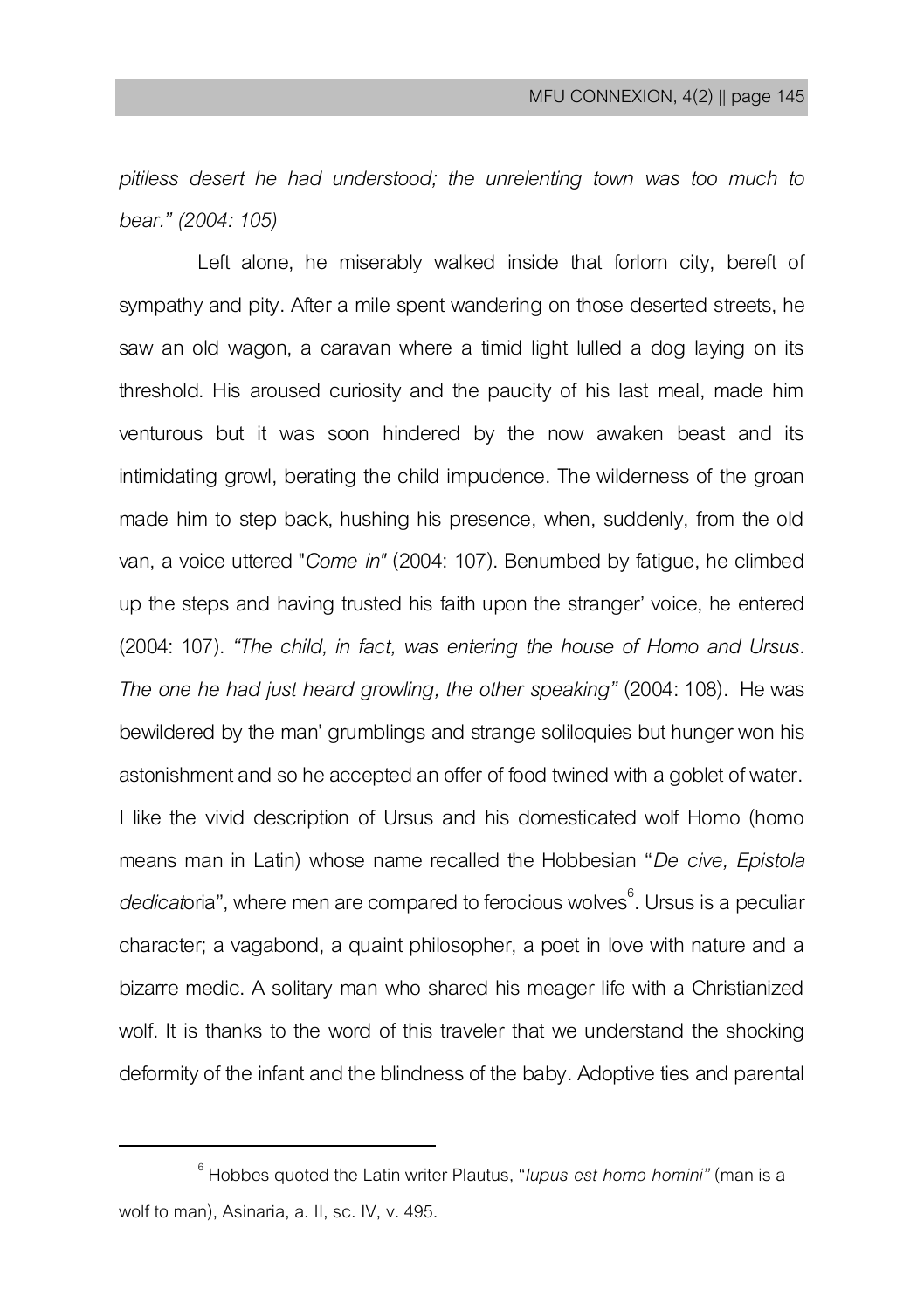$\overline{\phantom{a}}$ 

longings were created between the homeless children (Isabel Roche, Character and meaning in the novels of Victor Hugo 2007: 142) and Ursus. It was an idyllic group where aberrations and infirmities are bygone, left behind, where empathy was valued more than diversity. Ursus' love and his fatherly acceptance watered the bitterness of their existence, inside that odd caravan a warm family was born.

# **------------------------------------------------------------------------------------------------------------- THE MAN WHO LAUGHS: PART II -------------------------------------------------------------------------------------------------------------**

ODI ET AMO, QUARE ID FACIAM, FORTASSE REQUIRIS? NESCIO, SED FIERI SENTIO ET EXCRUCIOR<sup>7</sup> (Catullus, Carmen 85)

*"If he wept, he laughed; and whatever Gwynplaine was, whatever he wished to be, whatever he thought, the moment that he raised his head, the crowd, if crowd there was, had before them one impersonation: an overwhelming burst of laughter."*

(2004:175)

Fifteen years have been elapsed since the nighty encounter and many things time has changed: the child has become an adult whose qualities of mind and soul would have pleased the Latin Cicero and the Greek Socrates.

 $^7$  I love and I hate but I cannot tell you why because I do not know. I feel it and it is tearing me apart.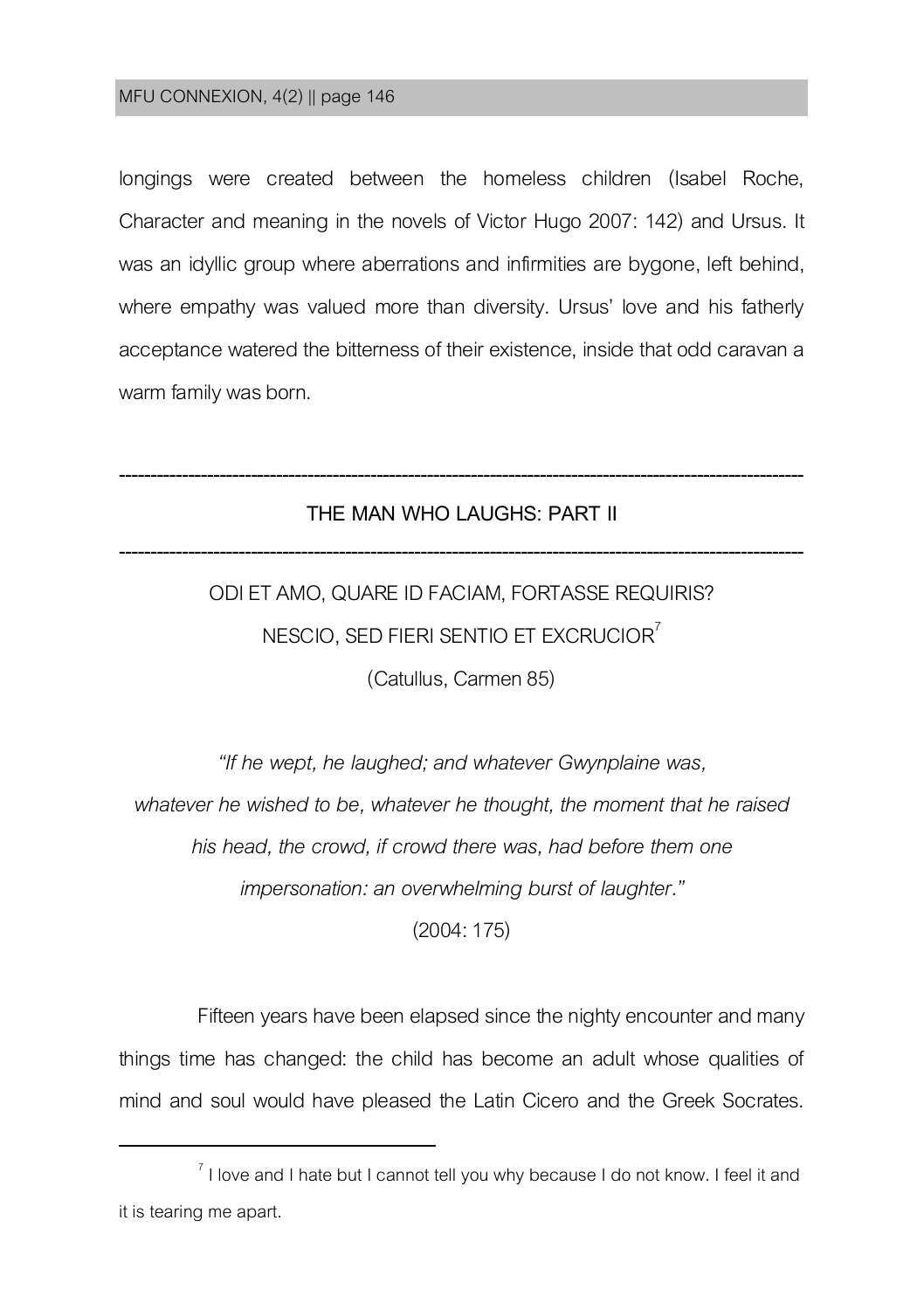The motherless baby is now a young girl blessed by supernal beauty, a delicate flower of rare fragility their curses were antithetical to their own virtues; a pensive soul concealed by a joshing mask, a girl who could perceive the goodness of men was unable to see the light of the sun. Together with Homo and Ursus they travel all around Great Britain, sojourning in villages and townships, taking part in feasts, carrying out representations, fascinating crowds with Gwynplaine's disfigurement. "*He was avoided by folks in mourning, because they were compelled to laugh when they saw him, without regard to their decent gravity*" (2004:174), "*His face laughed; his thoughts did not*" (2004: 175). People have always had a crack at deformities or anomalies, ugliness can be derided and for many, if not personal, it is funny. Betwixt banquets and carousals, Ursus the mountebank, entertained spectators and passersby with his wisecracks and sagacity, while Gwynplaine and Dea performed melodramatic plays on their traveling theater. Their nomadic life was not perfect but it was serene, and serenity is what tormented souls seek.

People looked at him as a horrific creation of art rather than a work of nature (2004:176) and wonder about Dea' brilliant eyes, "*they were mysterious torches lighting only the outside. They gave light but possessed it not*" (2004: 177). Their bodies banned them from a normal life but Gwynplaine and Dea were in love; he was devoted to her affection and she admired his gallantry. It is important to note that all fictional characters of Victor Hugo love passionately but chastely, there is only a spiritual communion and never a carnal one. They endow with a full measure of heart and soul but it is a loved consumed almost in mid-air, where the emotional transport ended with timid kisses or whispered words. Descriptions show sometimes literary nerviness but feelings are always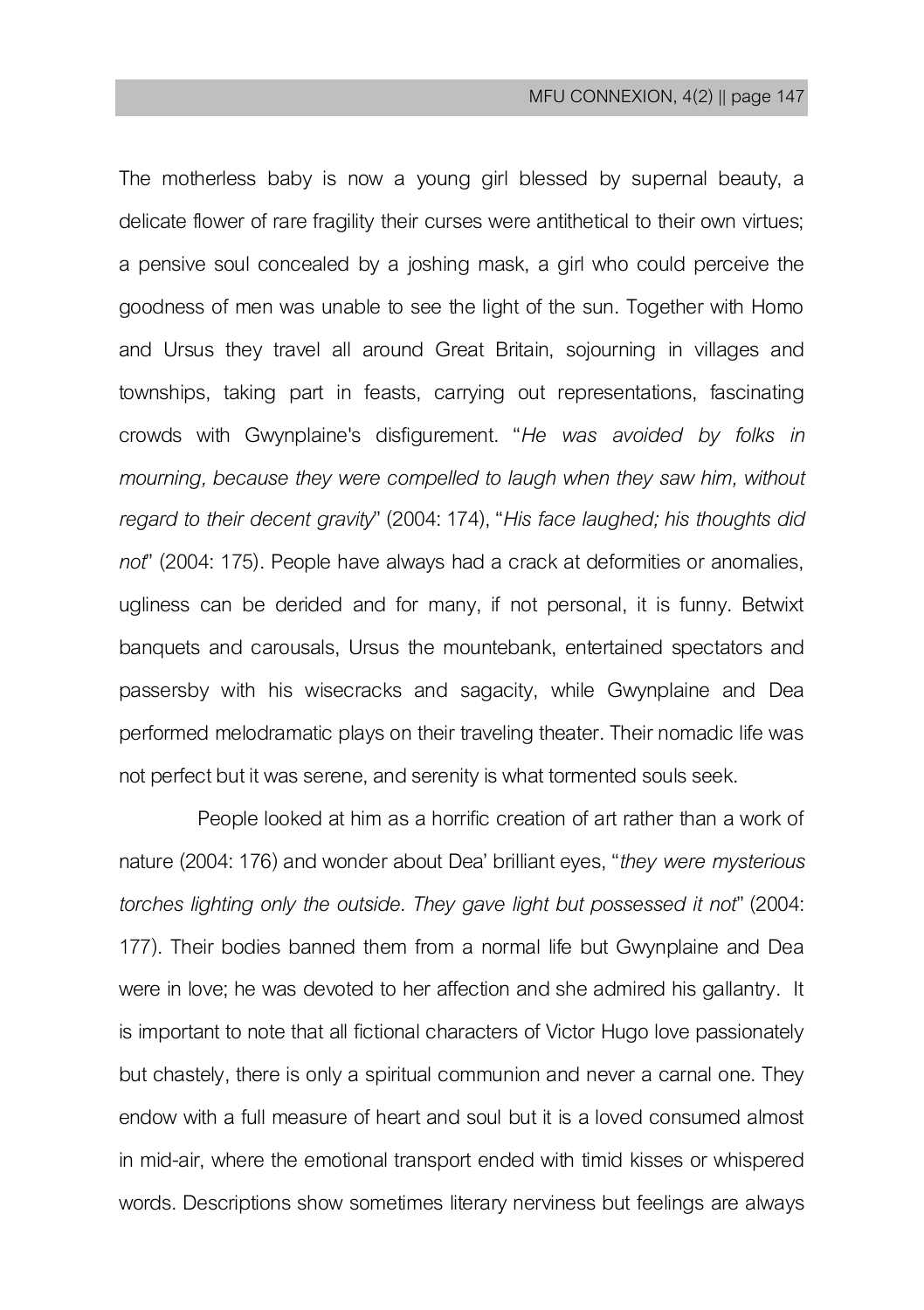exquisitely described, there aren't uncouth or rough-hewn sentimental constructions. The tension can be unfathomable because it is created by a longing for an impossible unchaste corporality. It was a "*chimerical and virginal content",* an *"innocent union of souls",* a*" celibacy taken for marriage*" (2004: 188). Unlike Honore de Balzac, who made an extensive use of realistic details to describe the lives of his characters (see his unfinished *Comédie Humaine, 1851*), Victor Hugo preferred describing them through their emotions, coloring them with their passions (Emile Zola criticized him for that). In reading "*The man who laughs*", we pour hope in an unrealistic love between Gwynplaine and Dea, an affection made great by its dramatic destiny. We see in Hugo' work a resemblance of Greek tragedies, where heroes are raised by their suffering; happiness cannot bring greatness. They were madly in love, they live in an illusion, a twofold blindness (2004: 188). For Dea, to be ugly meant only to do wrong, therefore Gwynplaine was handsome (2004: 188), for her "*to see is a thing which conceals the true*" (2004: 188). The fissure happened one windy day, with the appearance of the spoiled duchess Josiana, tired of the court routine and the coming of a royal wapentake, intoxicated by power. The duchess was an illegitimate daughter of the King of England and she was beautiful, like an aurora (2004: 230). I like the description made by Victor Hugo of her voluptuous corporality, of her powerful appeal.

"*To be "the flesh" and to be woman are two different things. Where a woman is vulnerable, on the side of pity, for instance, which so readily turns to love, Josiana was not. Not that she was unfeeling. The ancient comparison of*  flesh to marble is absolutely false. The beauty of flesh consists in not being *marble: its beauty is to palpitate, to tremble, to blush, to bleed, to have*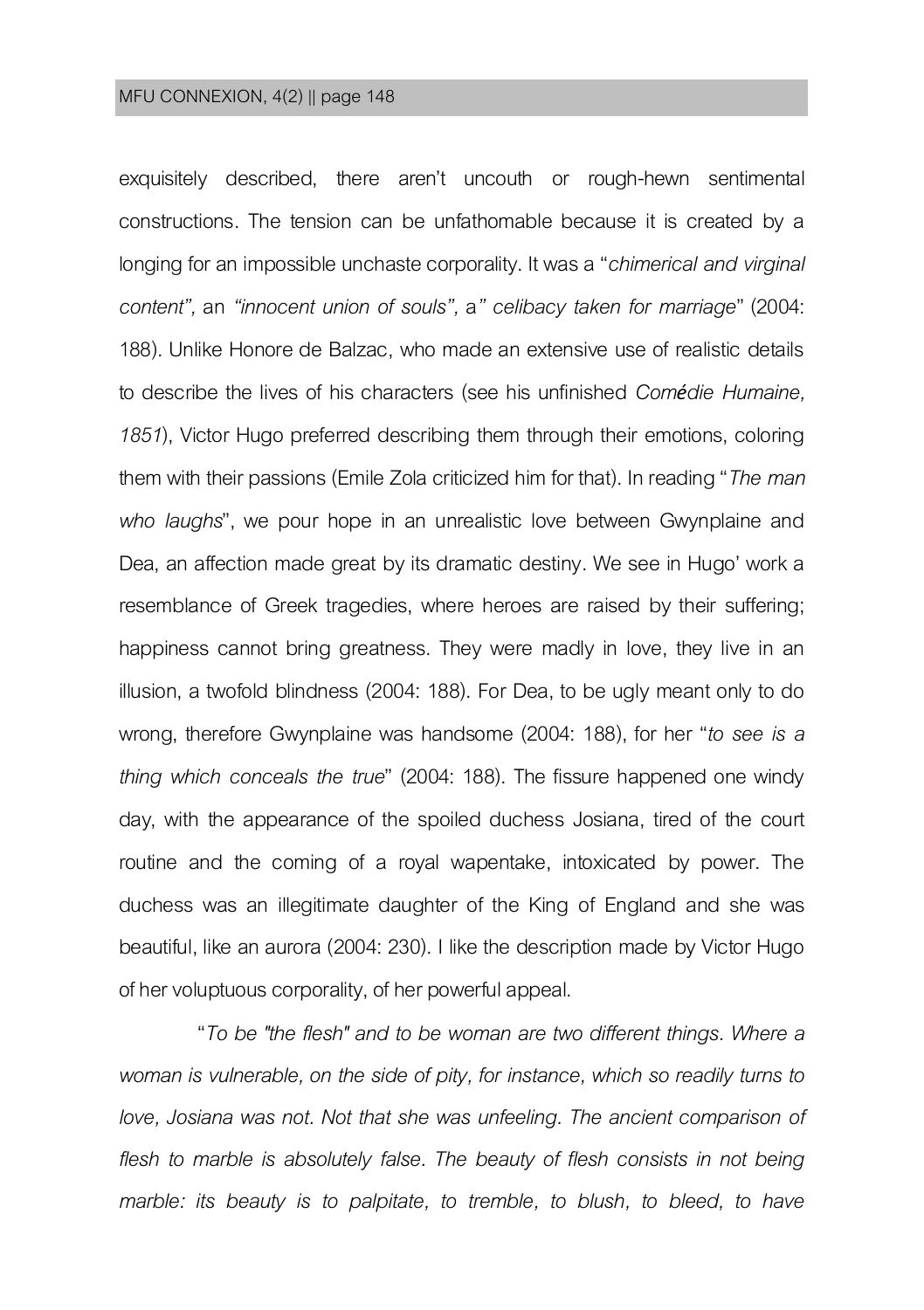*firmness without hardness, to be white without being cold, to have its sensations and its infirmities; its beauty is to be life, and marble is death.*" (2004:132)

She went to the park where Gwynplaine was acting, out of boringness, and, impressed by the show, she remained. They felt immediately attracted to each other; she liked the esthetical rapture of his body, he noticed her unbounded femininity.

"*A warm and living skin, under which one felt the circulation of*  passionate blood; an outline with the precision of marble and the undulation of the wave; hair of the colour of the reflection from a furnace; a gallantry of *adornment producing in herself and in others a tremor of voluptuousness, temptation seasoned by the glimpse of perdition, a promise to the senses and a menace to the mind; a double anxiety, the one desire, the other fear.*" (2004: 234)

She was like  $M\epsilon\delta$ ουσα (Medusa) with the power to petrify every single onlooker who stares at her eyes and he was no  $\Pi$ ερσεύς $^8$  (Perseus). It was heaven against hearth, spirituality against corporality. When the day was over, she also left the scene and, in a week time, the memory of this "*angel of darkness*" (2004: 234), who almost saturated his heart, fell into oblivion. We should not be impressed by a fire ignited by love for hideosity (2004: 245); the contrast of his well-formed body and the disequilibrium of his face fascinated the duchess. It was a spark created by tedium, a desire for someone who was different. It was not love, people like the duchess seldom feel it; they call love

 $\overline{a}$ 

 $^8$  Perseus was a mythological Greek hero who won Medusa in a fight.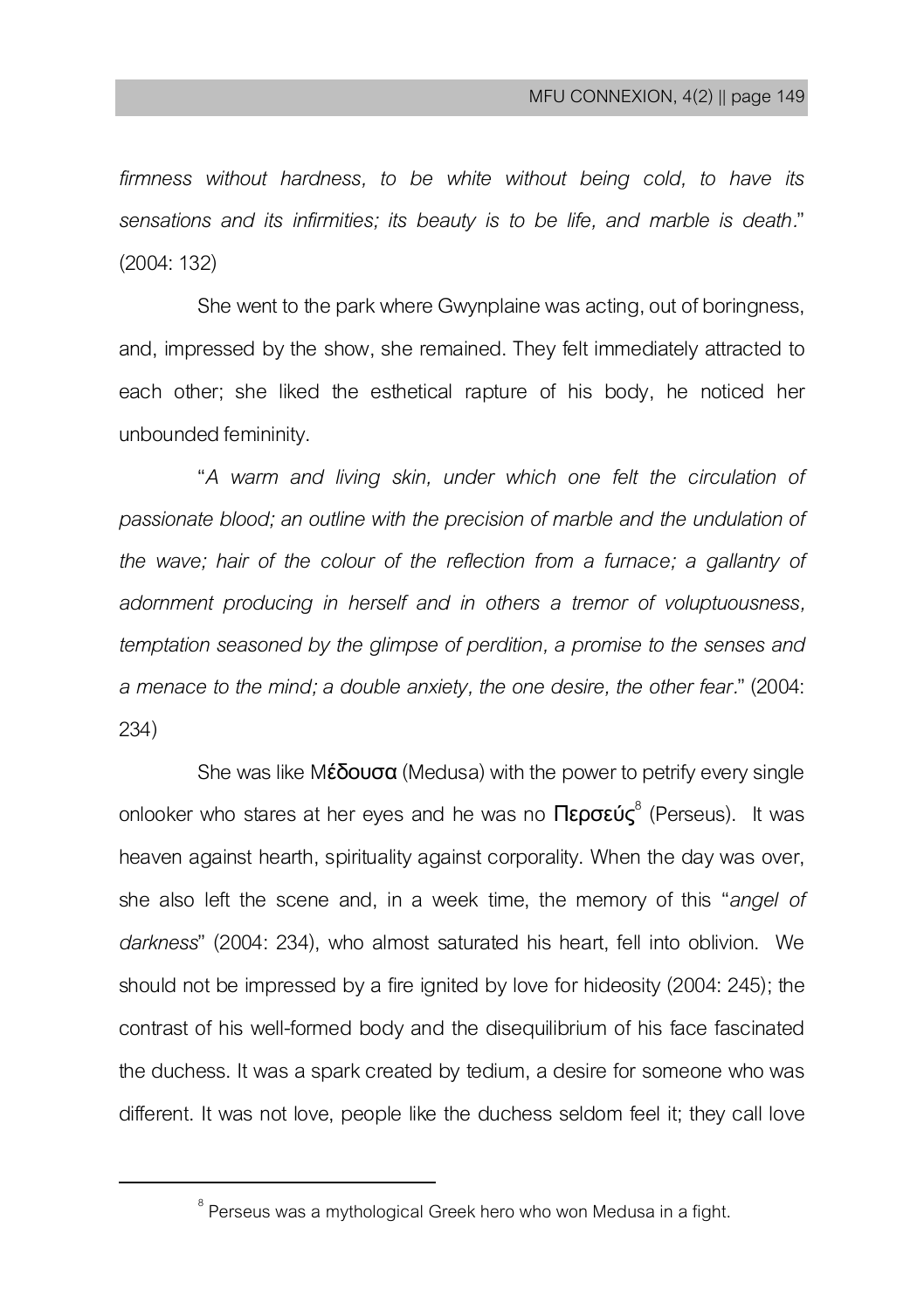what we call lust. Weeks passed by, when suddenly a wapentake came to summon Gwynplaine. It was an official call and his friends could do nothing against it, because "*to insult the king is to put oneself in the same danger as a girl rashly paring the nails of a lion* "(2004: 219). It is known that in Medieval time, when facing royalty, poor men had only silence as a friend (2004: 219) and so, abiding the law, Ursus and Dea did not utter a word when he was taken away.

"*Gwynplaine looked at Dea. She was in her dream. She was still smiling. He put the ends of his fingers to his lips, and sent her an unutterable kiss.*" (2004:251)

He was ushered to a torture chamber in London, to meet a condemned doctor called Hardquanonne, half alive and half dead. In that nightmarish place with blood encrusted walls, the man recognized him as the lord Fermain Clancharlie, a noble abducted and disfigured 23 years before. In looking at Gwynplaine, "*he burst into a horrible laugh" (2004: 271)*, recognizing and deriding the insanity of his work. The revelation confounded our hero leaving him speechless; he was now a peer of England. The following days, he was called to present himself to the house of Lords but, when he unflinching condemned royalty for its violations over downtrodden people, he was laughed. Demoralized and humiliated by his brethren who maliciously grinned at his clownish figure, he abruptly renounced his title. After having left his peerage, he went searching his old truthful family, the only place where his heart was secured with love. He did not find them immediately, he spotted them only later on a boat leaving England. He saw Dea on the deck, looking at the sky. In hugging her, he confessed his origin and his spiritual misery but she died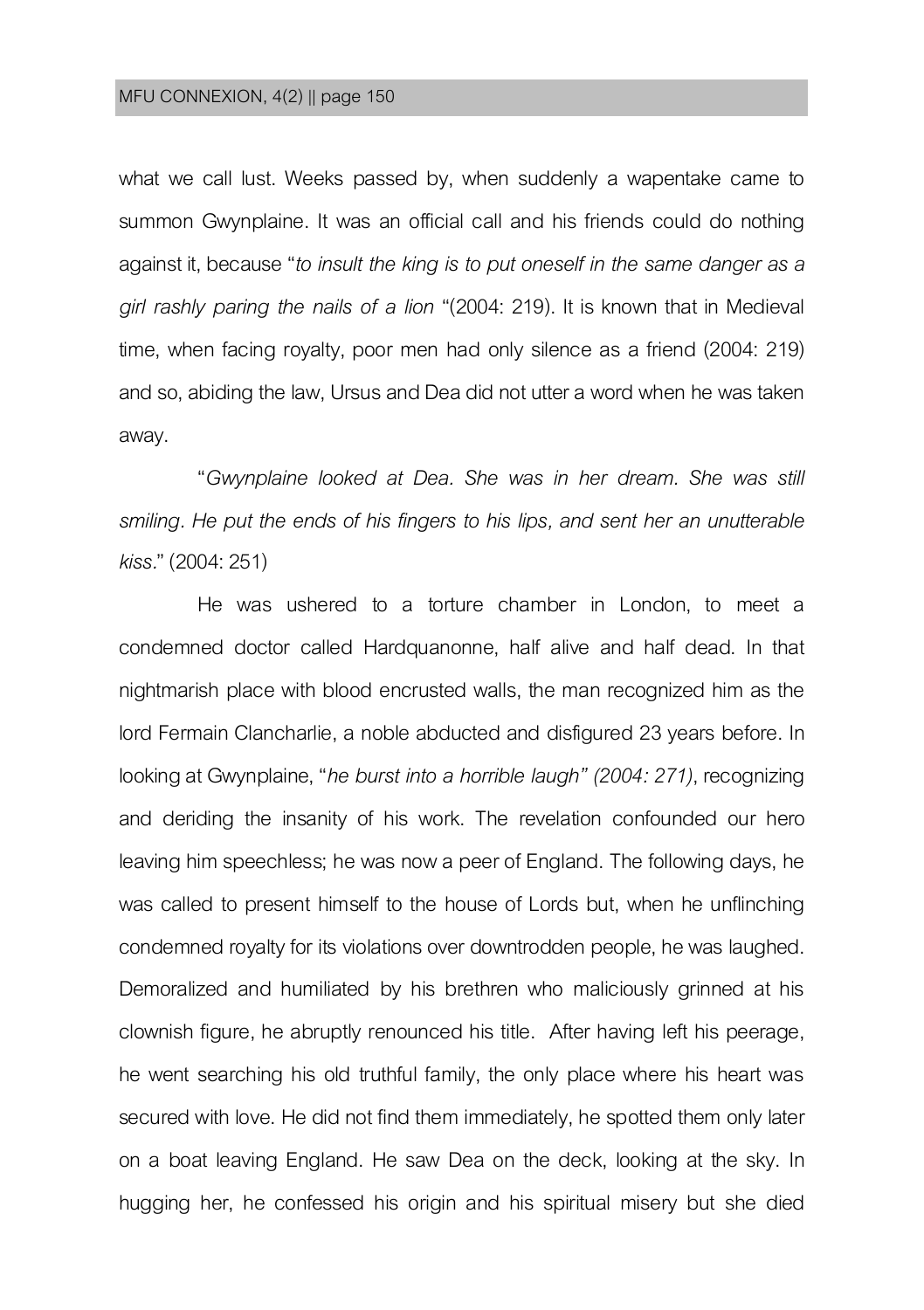almost immediately, consumed by grief, abandoning life in his warm embrace. He was on his knees and "*she lay in his arms, lifeless, like a piece of linen; her hands were hanging down helplessly*" (2004: 413). Ursus tried to help but everything was superfluous. People said that he was still holding the girl when he threw himself into the deepness of the ocean; he renounced his life in her name. There was no star visible that night (2004: 416) and the boundless silence was broken only by a wolf owling at the water and the sobbing of an old man.

## **ET NOX FACTA EST**

# $($ And There Was Night $^{9}$ )

*"Dea assisted Gwynplaine in his performances. If human misery could be summed up, it might have been summed up in Gwynplaine and Dea. Each seemed born in a compartment of the sepulchre; Gwynplaine in the horrible, Dea in the darkness. Their existences were shadowed by two different kinds of darkness, taken from the two formidable sides of night. Dea had that shadow in her, Gwynplaine had it on him. There was a phantom in Dea, a spectre in Gwynplaine. Dea was sunk in the mournful, Gwynplaine in something worse."*

(2004:178)

*"L'Homme qui rit*" is one of the most grotesque and iconic works of French dramatist Victor Hugo. It is a nocturnal work, a philosophical reflection

 $\overline{\phantom{a}}$ 

<sup>9</sup> Title of a poem written by Victor Hugo, from the collection "*La Légende des Siècles*",1859.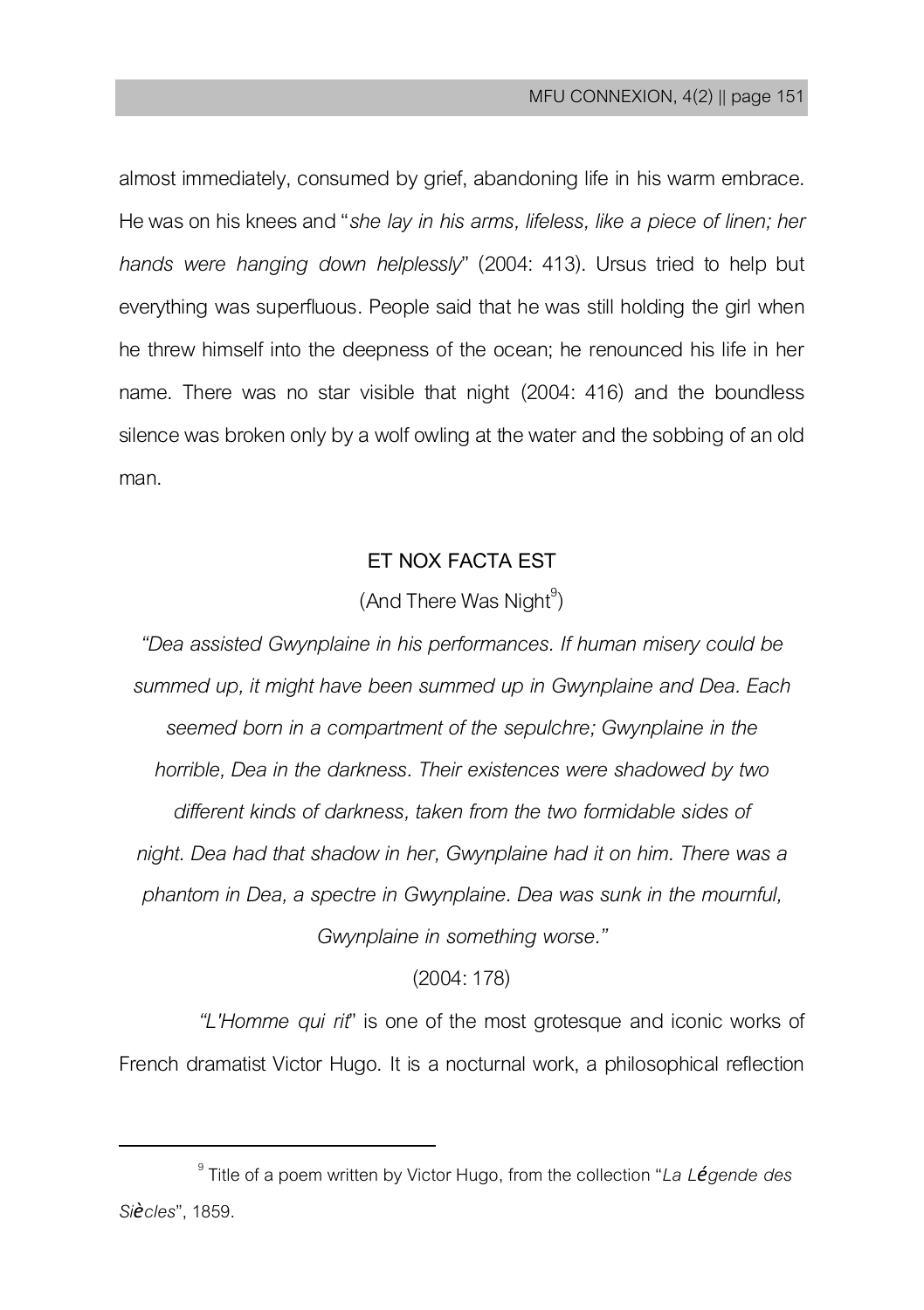on (English) aristocracy, depicted as amoral and depraved. A society that found in physical abnormalities, something to laugh of, and in parading wrecked people, profitable entertainment. A pervasive schadenfreude strongly criticized for its obnoxity and malice. The romance is focused on the struggle of English villagers and peasants against the economic and political vexations of their landlords, during the 17th century. The title "*The man who laughs*" is an echo of the disfigured face of the main protagonist, Gwynplaine, cursed into a perennial grin. His misfortune generates abashment and his repugnance is a mask that cannot be taken away. Gwynplaine is a product of the loathsome art of "*comprachicos*" ("Those who buy children", a neologism invented by Victor Hugo), a fictive group of Spaniards, specialized in mutilating infants and forcing them to work as freaks or jesters. Deformed minstrels were commonly employed in the "Middle Ages", by aristocratic households or circuses, for their ridiculousness. Noteworthy, the Proto-Germanic etymon of the English word "fool", means spoiled, rotten or ugly. In English literature, he is often symbolic of secretive wisdom and enlightenment, a trait that makes him a potential advisor or plotter. Free from illusions, he can uncloak the transience nature of power and reveal it, while laughing at the pettiness of courtesan hypocrisies. He is the only character that uses honesty as a touchstone for people' actions. His physical ugliness conceals his inner cleanliness, making him a victim of his own body, a sympathetic soul entrapped in a carnal prison. Precious element inside the king' court is, nevertheless, victim of the whimsical cruelty of his masters. Nowadays, we can still reflect with disbelief, upon the words uttered by the King Lear' buffoon: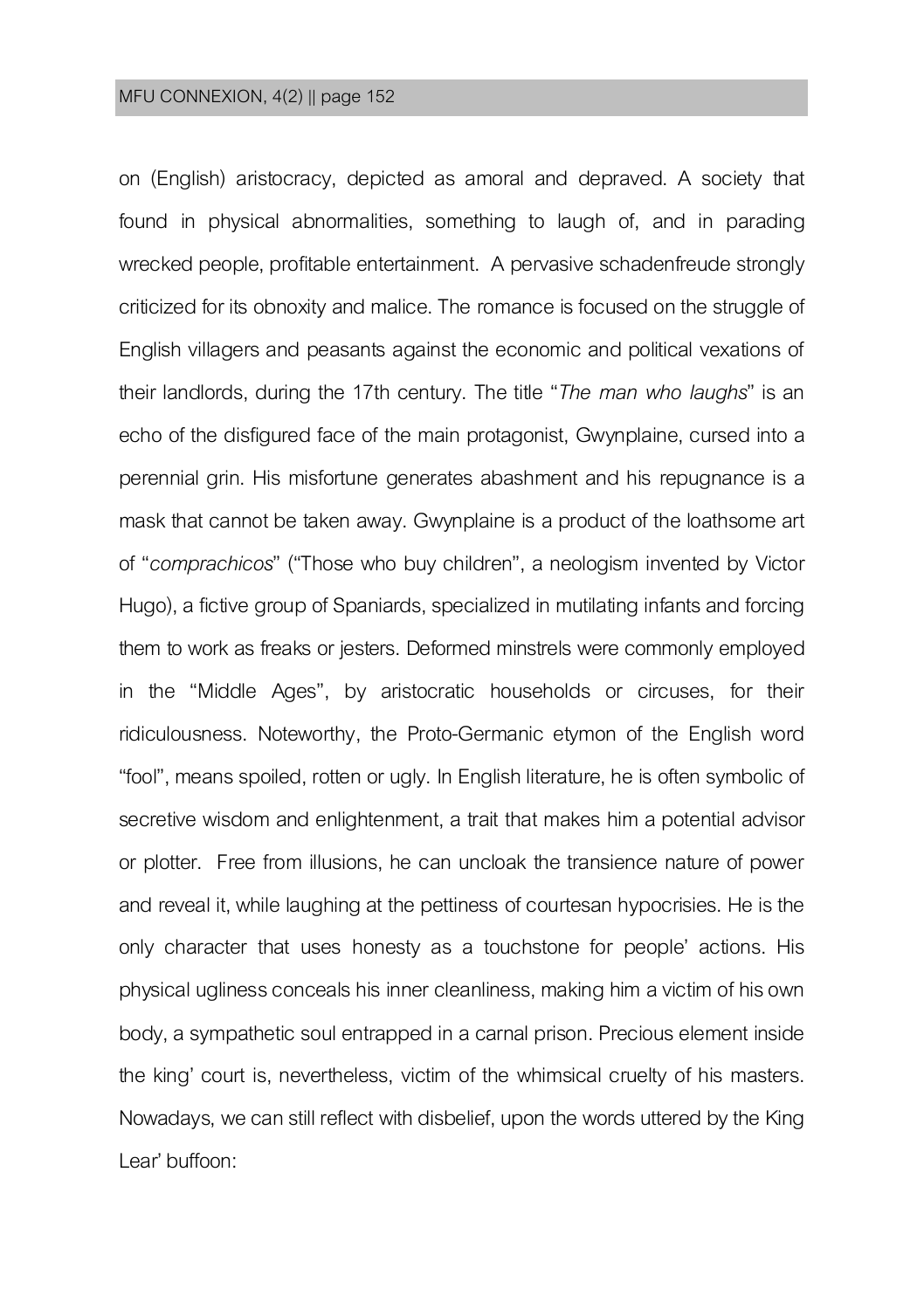*"They'll have me whipped for speaking true, thou'lt have me whipped for lying, and sometimes I am whipped for holding my peace. I had rather be*  any kind o' thing than a fool. And yet I would not be thee, nuncle. Thou hast *pared thy wit o' both sides and left nothing i' th' middle. Here comes one o' the parings."* (William Shakespeare, King Lear, original edition, act 1, scene 4, pg. 11)

There is no bigger despair than being laughed of our own misery, than being de-humanized into a dwarfed funny thing. There is nothing ironic when humiliation encroaches life, when people make jokes out someone's hell, because "*Moral wounds have this peculiarity - they may be hidden, but they never close; always painful, always ready to bleed when touched, they remain fresh and open in the heart*" (Alexandre Dumas, *The Count of Monte Cristo*, chapter 86: 357). As human beings, we share an emotional kinship, a subtle affinity, and so to free ourselves from despair, we can "*Give sorrow words; the grief that does not speak knits up the o-er wrought heart and bids it break*" (William Shakespeare, Macbeth, Act 4, scene 3, page 9). Words can heal, becoming *pars destruens* of inquietude and in eliminating bitterness, they are *pars construens* of a new moral catharsis. We should always remember Philip K. Dick, who found in logos a hidden thaumaturgy, a wonderworking that can heal or destroy us (Valis, 1981) and Fyodor Dostoevsky who saw in sarcasm and auto-irony a medicine of people "*whose souls have been coarsely and impudently invaded*" by the bitterness of life ("Notes from Underground", 1864: 118).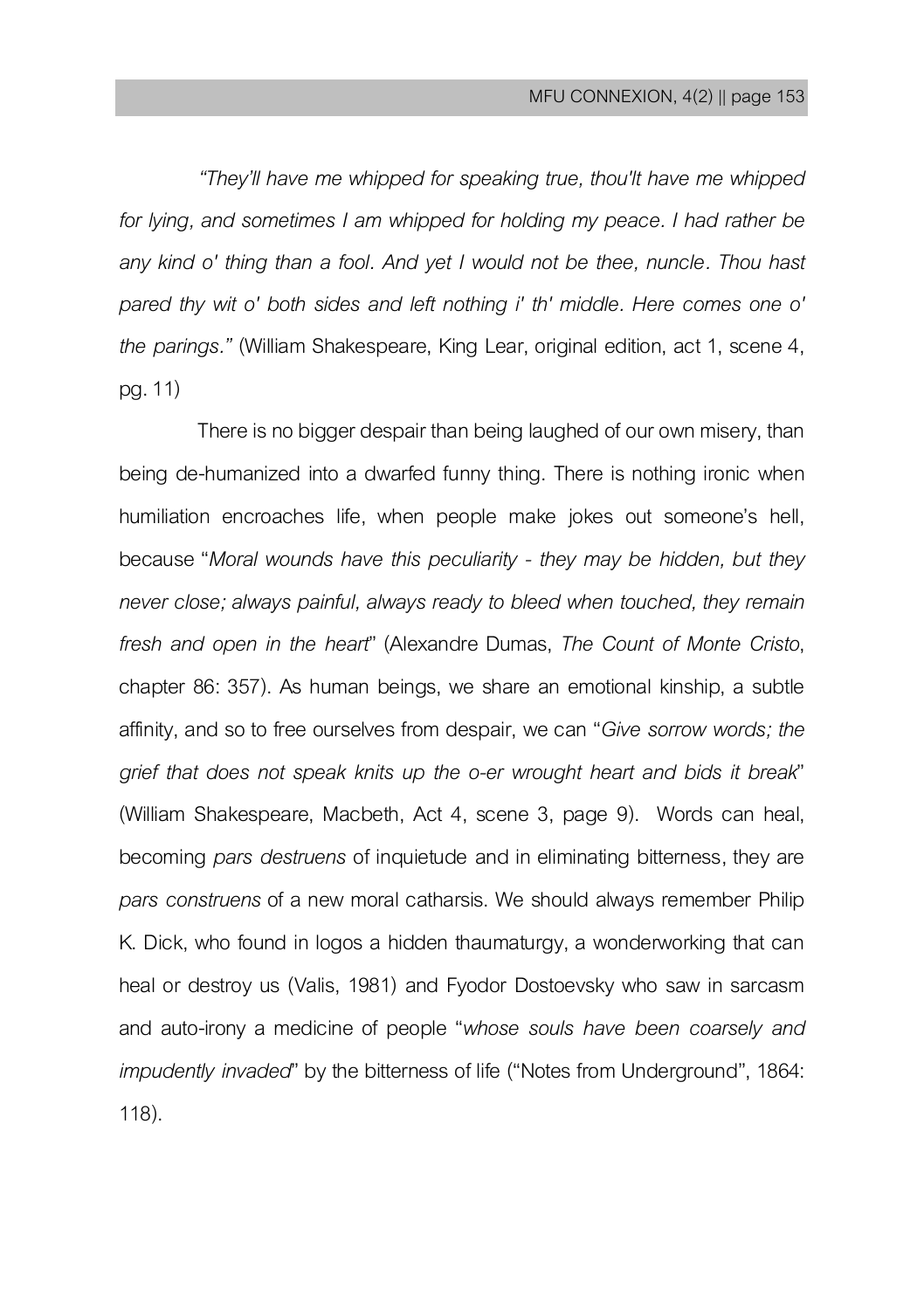### **HOMO SACER**

*"One might almost have said that Gwynplaine was that dark, dead mask of ancient comedy adjusted to the body of a living man. That infernal head of implacable hilarity he supported on his neck. What a weight for the shoulders of a man--an everlasting laugh!"*

(2004:175)

The fool is an archetypal figure that represents on his own flesh, on his own persona, the degradation of humanity, whose suffering can be expressed by "*the inaudible language of the heart*" (from a speech of Martin Luther King JR, December 11, 1964) and those "*feelings cause us pain because they remain*" (Haruki Murakami, 1992: 40). He is a *homo sacer*, an *ausnahmezustand* (Giorgio Agamben, 2005:30).The expression "*homo sacer*" refers to a juridical category in Roman law, where an individual unworthy of life could be killed by anyone (without consequences) but who could not be sacrificed due to his *animus malus*. His status is a reminiscence of the Biblical Cain (Genesis 4, 1- 15), the cursed son of Abraham, guilty of fratricide, loathed by God and his brethren. Thisspecific *elementum* of the Roman *iura*(ius-iura, law-laws) can be understood through a bio-politic prospective (Rudolf Kjellén, 1920), where guiltiness ends social existence (*civitas* or citizenship) and in tearing it off, changes the individual (cives) into "*naked life*" (Agamben, 1995: 13), making him an ἄπολι (apolidi/stateless)

A legal phenomenon that the Italian thinker elevated to theoretical concept and εὑρίσκω (heuristic) medium, a gnosis to interpreter (and denounce) society. The particularity of this juridical figure is given by its role as a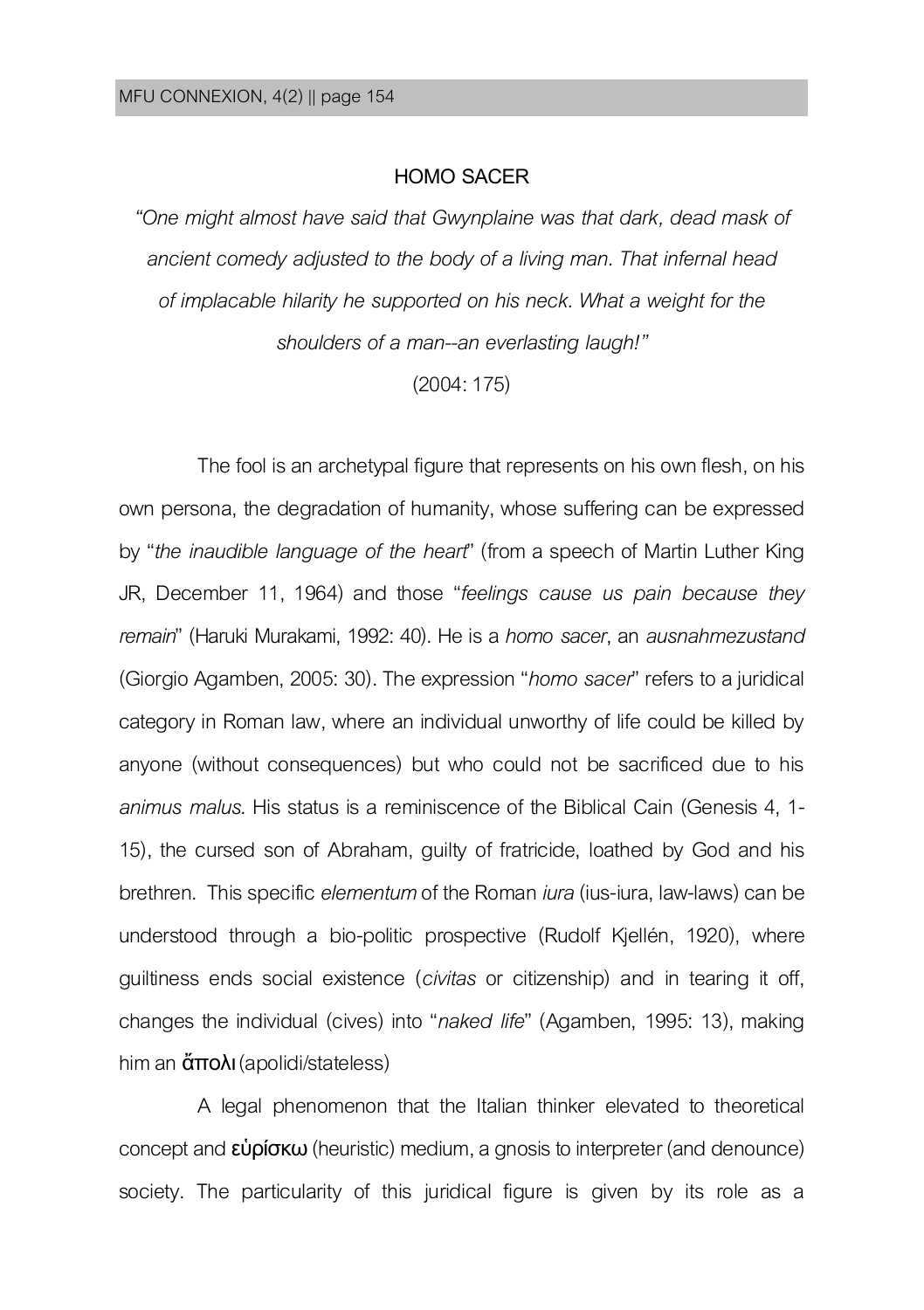cornerstone between logos and life (Agamben, 1995:11).The concept is also a reminiscence of the Greek notion of νόμος (nomos/law, originated from the verb νέμω/nemein, to appropriate or to possess). Simon Weil in her "*L'Enracinement*" (1949, Paris), wrote that if we fathom the (original) legal definition of rights, we could see that the right to ownership was based on the freedom to control and ab(use) subject property, as an *accepted animus contrahendi*. Unfortunately, as Well noted, human beings were also considered goods. It is important to remember that inside Greek philosophy there is an important semantic distinction between "naked" life, based on natural laws (ζωή, zoe) and "social" life (bios) created upon a cultural substratum (praxis). Agamben underlines this difference as a fundamental guidepost that leads us to understand the political state of exception of a life deprived of its politicity. In his outstanding work, he uses as *experimentum crucis*, the Germanconcentration camps, where inmates were placed in a jurisdictional penumbra, spoiled of human rights (thus devolved them into zoe or homines sacri), a conditio inhumana. For Aristoteles ("Politics", book 7, section 1326b or Nichomachean Ethics, book 1, section 1095 b, lines 15 to 20), men are animals ( $\zeta \tilde{\eta} v$ ) that seek a happiness (εὐδαιμονίαν) in life (εὖ ζῆν, eu zen) though a πολιτικός (political) apparatus. Aristoteles theorized that (moral) goodness in life is synonymic of happiness, "τὴν γὰρ εὐδαιμονίαν καὶ οἱ πολλοὶ καὶ οἱ χαρίεντες λέγουσιν", henceforth unhappiness was meant as a possible product of a mischievous or hideous nature. The moral man (Aristoteles quotes Hesiod) can "**αὐτὸς πάντα** νοήσῃ" (Nichomacean Ethics, book 1, section1095 b, lines 13 to 14) advises himself while the ignorant/deluded will not pay attention even to someone else knowledge "ὃς δέ κε μήτ' αὐτὸς νοέη μήτ' ἄλλου ἀκούων ἐν θυμῷ βάλληται, ὁ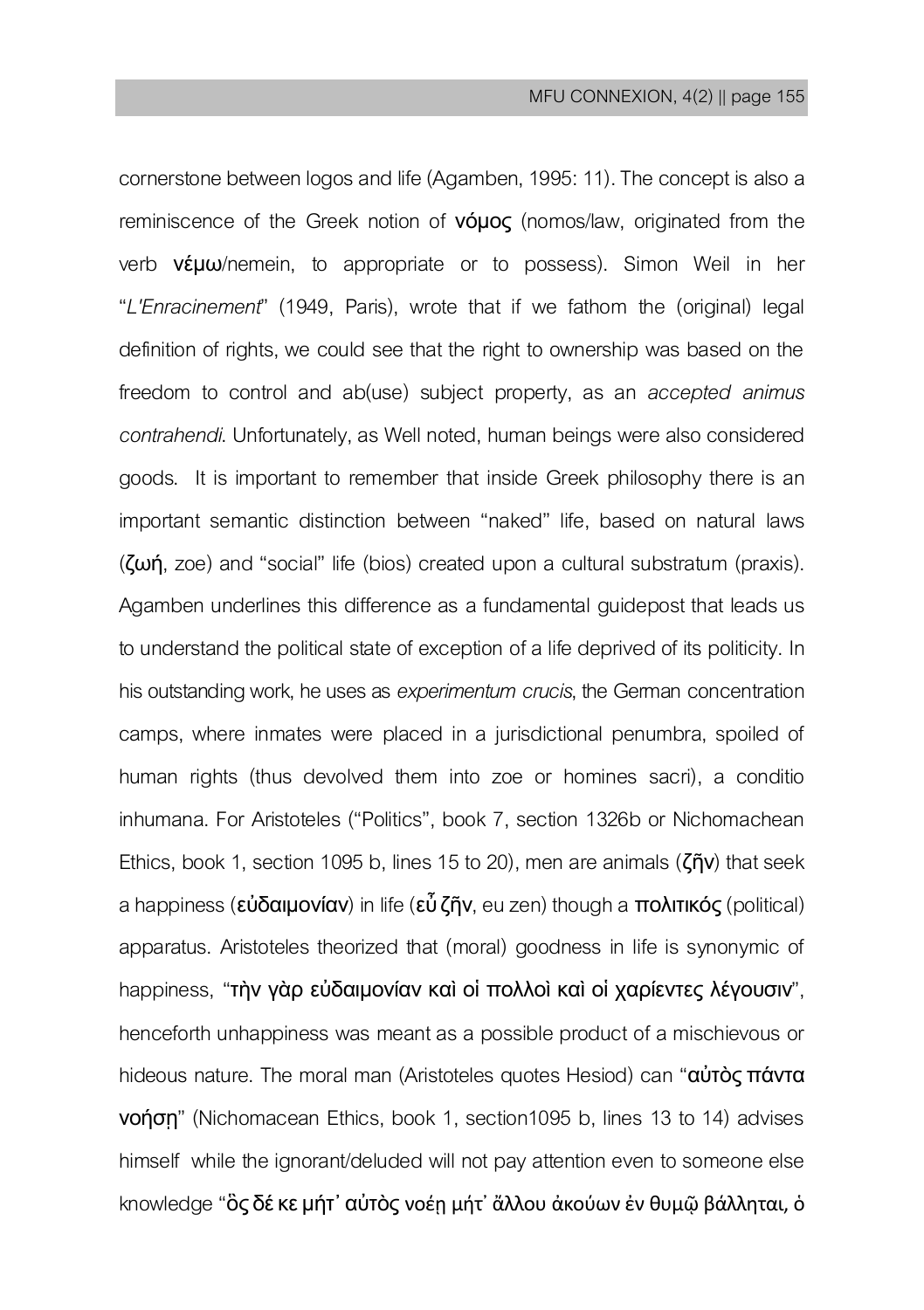$\delta'$  αὖτ' άχρήϊος άνήρ". Originally μανία (folly) is absent in Greek philosophy, being it based on a materialistic theoretical paradigm where the idea of a psyche (soul) disjointed with the body did not exist yet. The Italian writer Roberto Calasso highlighted in his "Literature and the Gods" (1999) that only later, in the 5th century, the Orphic-Pythagorean school (and Plato) came to represent the notion of soul as independent element, and not as an eidolon (image) of the body. In "Iliad", when Achilles met the shadow of his beloved friend Patroclus (who was killed by Hector) in a dream (Homer, Iliad, book 23, lines 62 to 64), his phantasmal form is specula of his lost soma (body). Inside the Odyssey (Odyssey IV book, line 787), we witness the same structure, with the apparition of Athena in Penelope' dreams; another worthy example can be found inside the nineteenth book of Odyssey (line 535). As Maximillian Pohlenz underlined in "Die griechische Tragödie" (1961: 16), in Homer, psyche was not coincidental with the "ego", thus makes a conceptualization of madness (even in its clinical form) impossible. Folly was interpreted only as a temporary change of mental energy, in the same way, there is no intelligence but collection of thoughts. Hellenistic philosophy called θυμός (thymos/spiritedness) the core of all human volitions and pathos. Inside it  $\zeta$  pws (eros/desire) and  $\tilde{\alpha}$ τη (até/rage) work against each other. Plato in "Cratylus" wrote "τῆς θυσεως καί ζεσεως τῆς ψυχῆς" (Pl. Cra. 419e), where desire/love and rage were considered parts (affections) of the body. Shakespeare recalled the latter in his tragedy Julius Cesar as an invocation of passionate violence (Julius Cesar, Act 3, scene 1, page 13), "*With Ate by his side come hot from hell*". Madness was considered to be caused by lack of equilibrium, often a product of divine intervention. The fool, like any homo sacer is an outlaw and "*Since his biological life is at stake*",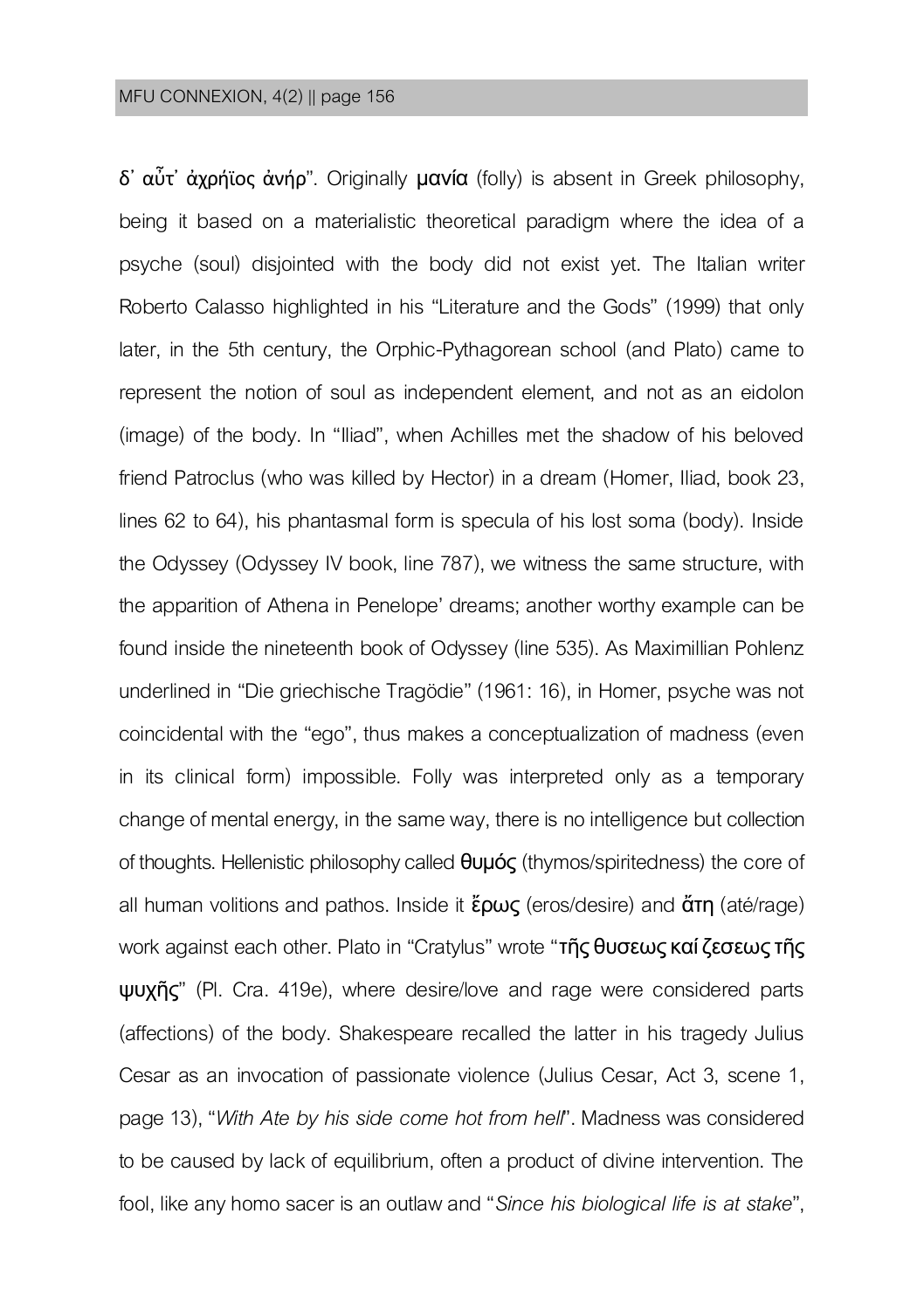he (cursive mine) "*experiences the law in its most abstract, formal, excluding, and death-carrying capacity*" (Nikolopoulou 2000; 124-125). An urphänomen (archetypal phenomenon) in which sacrifice and profanation constitute the principal poles on a historical discourse that sees deranged individuals as liminal (corrupted) forms of humanity.

The Middle Ages interpreted madness within the classic contraposition of good and evil, as intrinsic element of human nature, hereby the fool (even if derided) was not alienated but integrated within the social spectrum. His bizarre figure was seldom considered to be repository of arcane powers. Desiderius Erasmus (of Rotterdam) in 1509, wrote a well-known elegy to madness, "*The Praise of Folly*" (*Stultitiae Laus*), a satirical work. In this encomium, to a world suffering of ephemerality, the Dutch philosopher oppose the grandiosity of Madness who bring relief to our manifold sorrow, *"sprinkling in a bit of pleasure here and there, that I bring mankind some relief from their accumulated woes"* (Erasmus, Desiderius, and Hans Holbein. In Praise of Folly. London: Reeves & Turner, 1876: 31). It also let us know that "*none is happier than that class of men whom we commonly call fools, idiots, morons, and simpletons*" (1876: 35). Madness inverts social stances and make light of our hypocrisies, opening the door to a vernacular subversive judgment. In this Medieval "*festa stultorum*", the fool can preachus "*with his sane conversation*" (Anatole France, 1908: 10). Ernesto Grassi (1988: 50), saw in Erasmus the strength of a philological approach to madness, a rigorous semiotic logic that use metaphors to convey the paradoxes of our existence, an analogical dimension that alludes symbolically to the last and ultimate truths. The "elegy" is structured on the classic poetical locus of "*velamen*", a semantic shroud that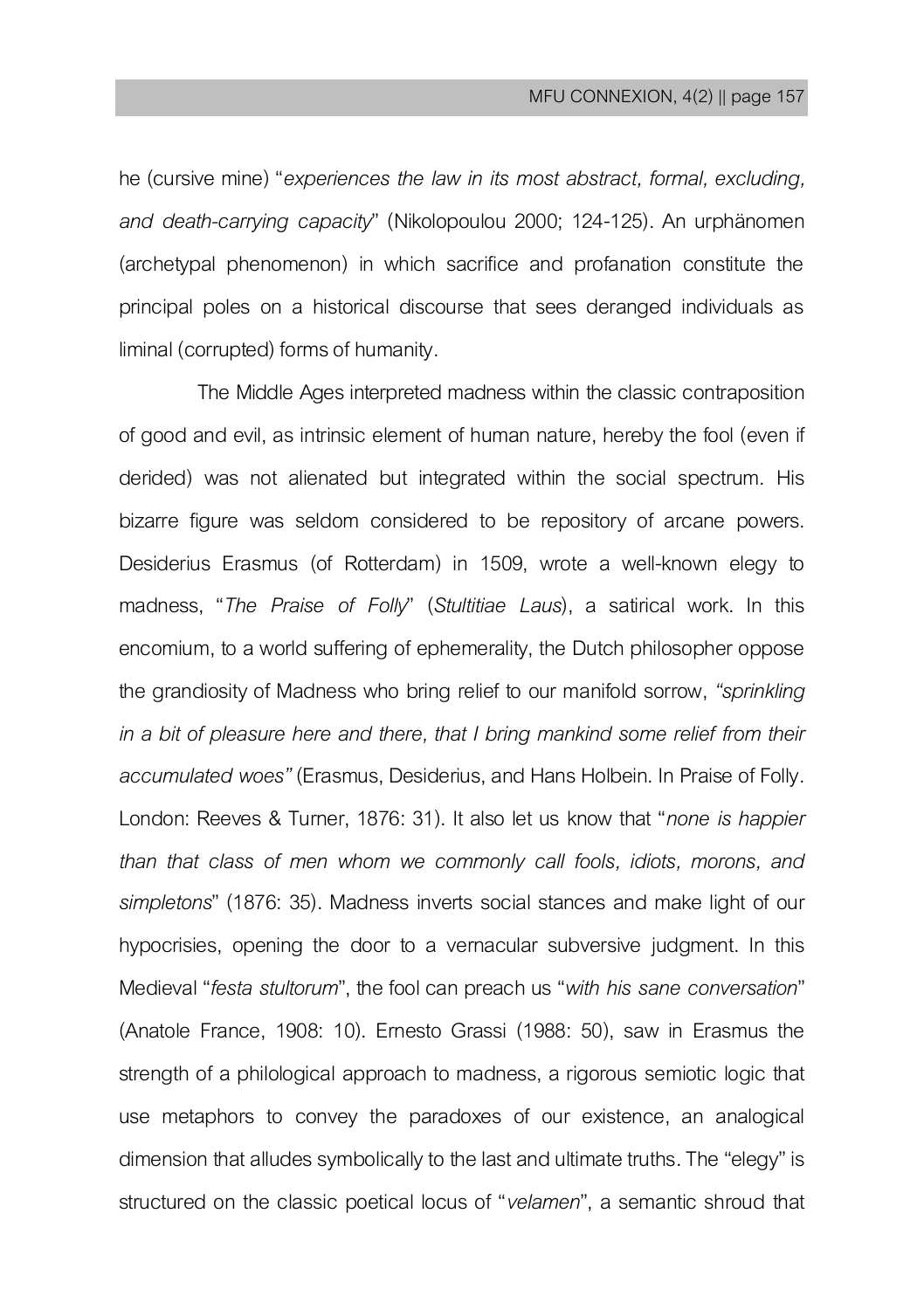covers deeper philosophical meanings.The mundane world is transformed into one whose essence is unmasked by the carnivalesque speeches of madmen and buffoons.

Hitherto, life comes to be represented through a thespian analogy where folly with its anagogic speeches uncovers the lies we live by. It is a great epistemological turnover of infima and summa, where jesters "*have such seething brains, such shaping fantasies, that apprehend more than cool reason ever comprehends*" (Shakespeare, "*A Midsummer Night's Dream*", Act V, scene I, line I), their aberrant words were considered to be deceiving but not erroneous. Medieval men were sympathetic to folly, they included it within the spectrum of social acceptability.

Only later, with Michel de Montaigne and Rene Descartes, the allegoric interrogation of insanity was undermined by a more rational (medical) approach. For the first time, ailment was considered an infectious disease, a social burden. In 1967, inside "*Madness and Civilization: A History of Insanity in the Age of Reason*" (originally published in 1961 with the French title"*Folie et Déraison: Histoire de la folie à l'âge classique*"), Michel Foucault analyzed mental aberration and derangement through discourse analysis. In his peculiar opera, the deranged is both the passionate man, the depraved and the mentally ill, the first affected by amorality and the latter by an afflicted mind.

*"The constitution of madness as a mental illness, at the end of the eighteenth century, affords the evidence of a broken dialogue, posits the separation as already effected, and thrusts into oblivion all those stammered, imperfect words without fixed syntax in which the exchange between madness and reason was made. The language of psychiatry, which is a monologue of*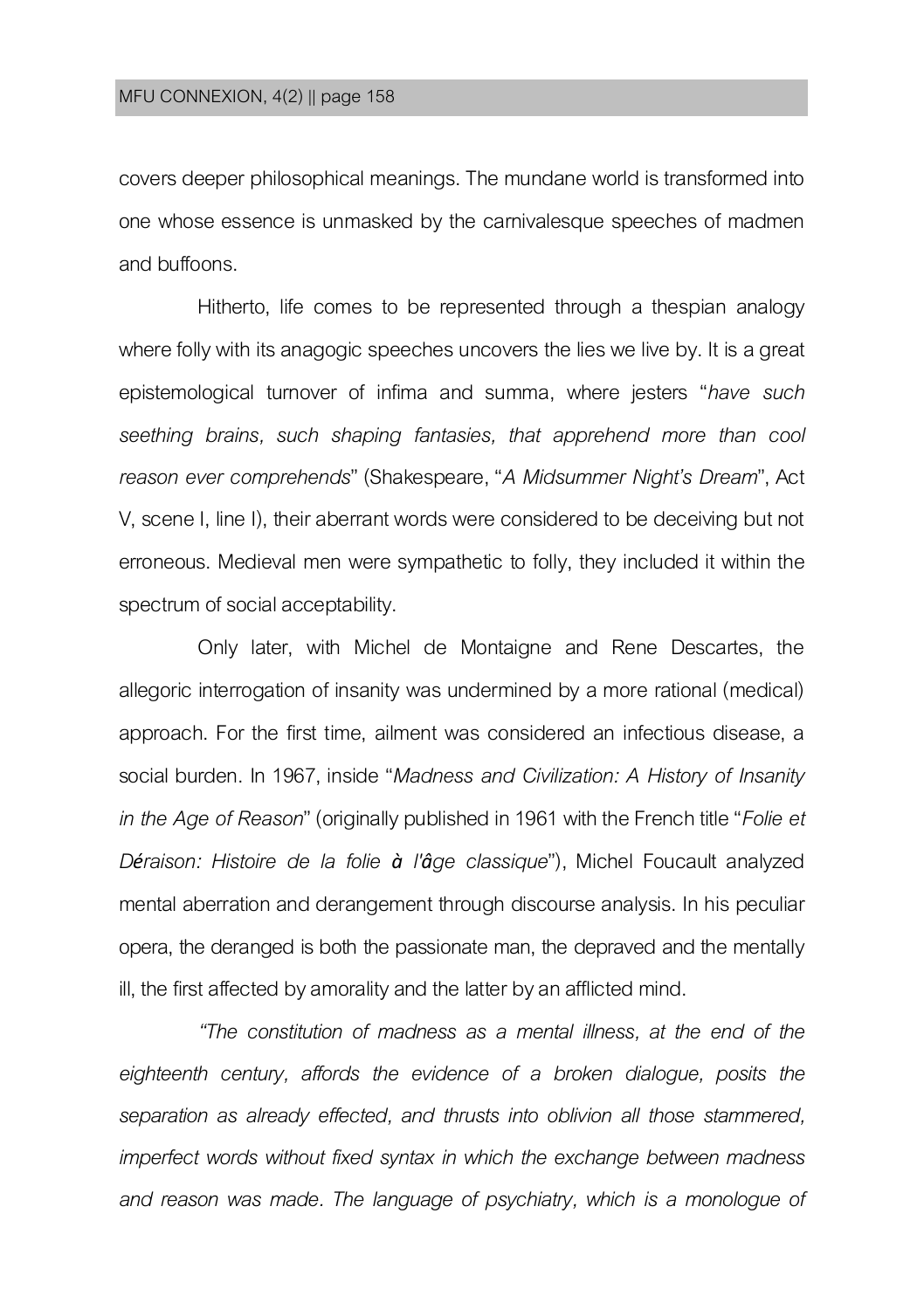*reason about madness, has been established only on the basis of such a silence."* (Michel Foucault, *Madness and Civilization*, 1967:10)

Gwynplaine is an afflicted soul, an outcast, a hero whose face reproduces his inner ailment. The pathos of his figure is immense; he incarnates the suffering of the oppressed, an agonized soul petrified into a mocking hilariousness.

He is loved dearly by his friend Dea (her name means goodness in Latin), an innocent girl and a diaphone creature with *eves full of light, vet blind*, who can see true beauty through her soul. Victor Hugo majestically portrayed the delicacy of her persona, a nymph with a compassionate spirit, like the Greek deity Akeso (**Ἀκεσώ**)<sup>10</sup> .

*"A captive of shadow, she lighted up the dull place she inhabited. From the depth of her incurable darkness, from behind the black wall called blindness, she flung her rays. She saw not the sun without, but her soul was perceptible from within."* (2004:177)

There is a subtle affinity between them (similar to the ones in "*Die Wahlverwandtschaften*"/"Elective affinities" or "Kindred by Choice", by German author Goethe), both are cursed by abnormalities made of flesh that hide candor, both were lost travelers who found home and acceptance inside the heart of the lover. For Victor Hugo, the abnormalities of their bodies are eidola of the world they live in, and their desperation reflects the tragedy and the solitude cored inside humanity. Patrick Marot ("*La littérature et le sublime*", 2006: 312) found in them two interlacing allegorical figures while French novelist Emile Zola

 $\overline{a}$ 

<sup>&</sup>lt;sup>10</sup> Daughter of Asclepius (**Ἀσκληπιός**), God of medicine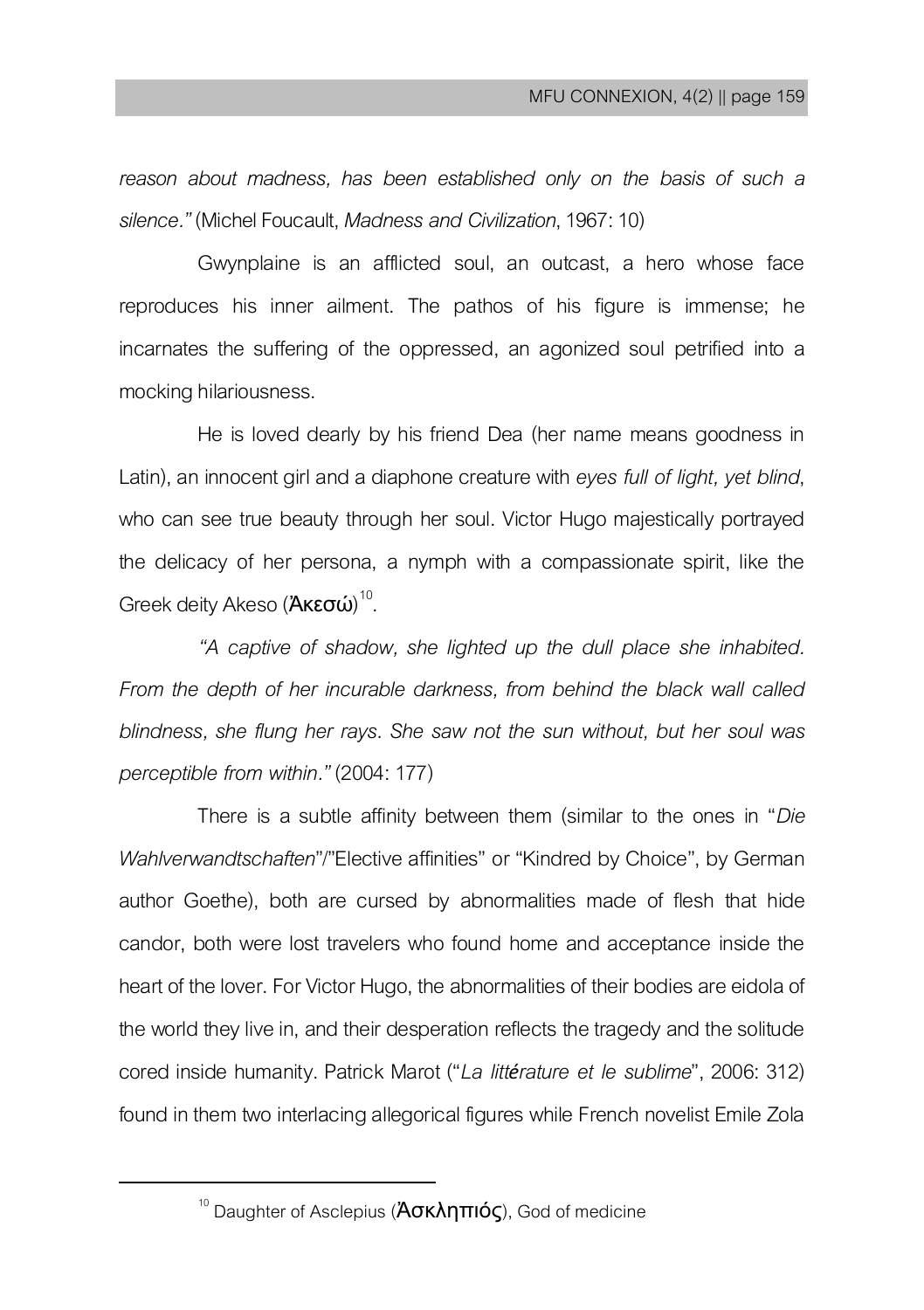(1869, Le Gaulois) and Parisian professor emeritus Guy Rosa (Paris, 2009), interpreted "the man who laugh" as a revolutionary manifesto with its visionary baroque symbolism, a romantic bildungsroman.

Unfortunately, being a political performance (against absolutism and exploitation) based on strong unsolvable dualisms (for example, evildoers against nonpareils of justice) and lacking a *deus ex machina* to solve the conflict (ending with the death of Gwynplaine), the characterization is sometimes unbalanced and hardly believable. The narrative shows a large use of agnitionis, a fictional tool that unveils the characters' identities, ab initio.

Victor Hugo' opera was uniformly denigrated during the nineteen century (Isabelle Roche, 2007:55), from Gustave Flaubert (Œuvres de jeunesse, 2001, p. 305) who condemned the moral characterization of his dramatis personae (in both plays and fictional works), to Emile Zola who denounced their invairsemblance and lack of originality. Inside the prolegomenon of Cromwell, Victor Hugo affirmed that the zeitgeist of romanticism is created by the dualism of body and soul.This antithesis cored the tragedy of human existence and it is the starting point of his aesthetic, a meta-method that analyzes and identifies human conflicts and relationships.

*"Du jour où le christianisme a dit à l'homme: « Tu es double, tu es composé de deux êtres, l'un périssable, l'autre immortel, l'un charnel, l'autre éthéré »; de ce jour le drame a été créé."* (Cromwell, p. 16, 1827)

Even if the narrative plot is not perfectly chiseled, the almost onedimensional linguistic and semantic characterization do not invalidate the great pathos of his tragedies or the epistemological soundness of his studies on human society. The *modus scribendi* is never perfunctory, showing exquisite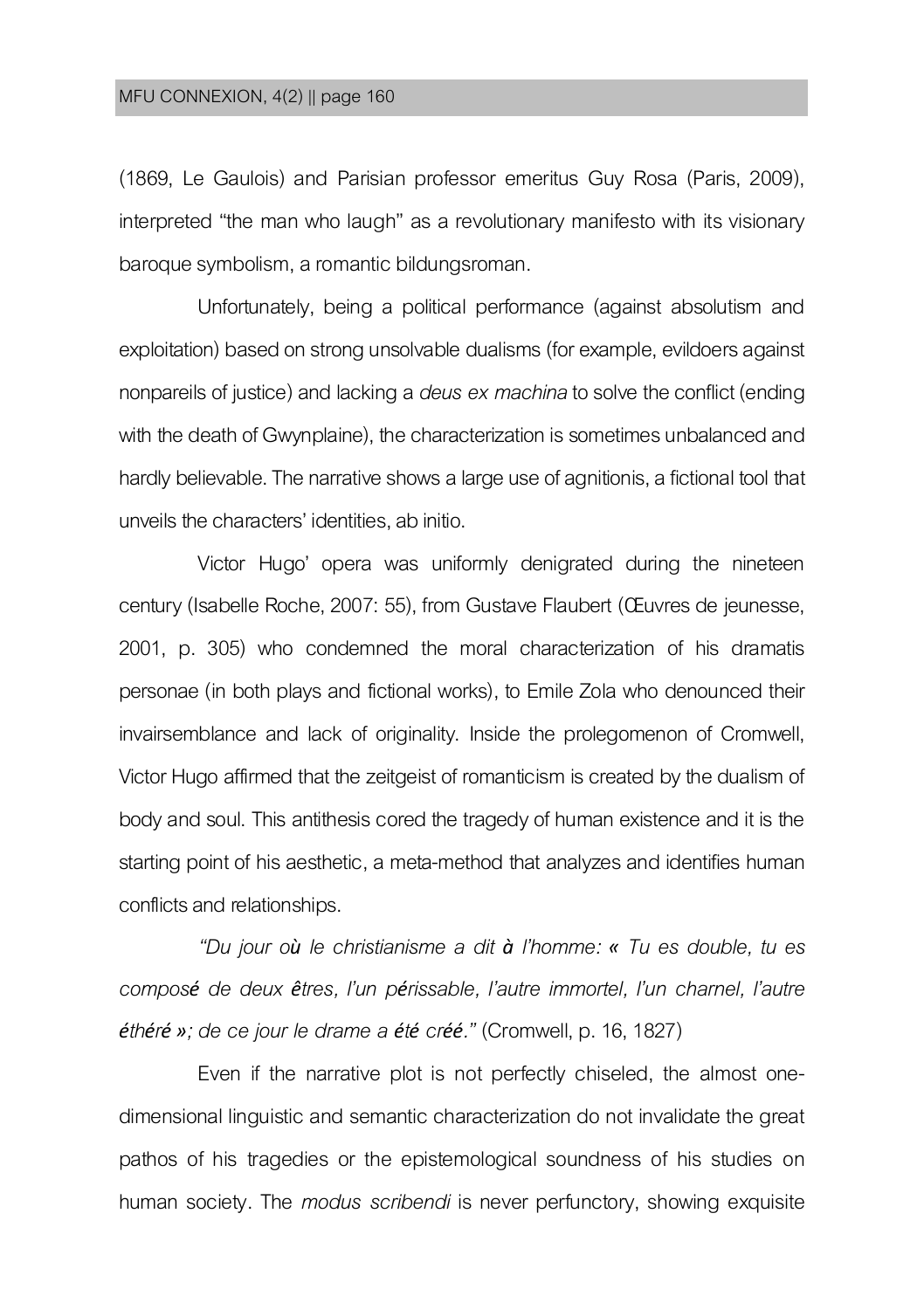baroque and grotesque stylizations. Knowing the great political and literary importance of his corpus we can truly forget some observations of Theophile Gautier (who indeed had a filial esteem for the dramatist) on the unconvincing textual itineraries of his works. Victor Hugo, in his "*Littérature et philosophie mêlées*" (1834) emphasized the parallelism betwixt literature and society and the need of a cultural revolution that could empty the prison we live in. He said, specifically, that le "*corollaire rigoureux d'une révolution politique, c'est une révolution littéraire*"(1834:70).

## **AEGRI SOMNIA<sup>11</sup>**

## (A sick man' dreams)

The author, published the romance in 1869, after being exiled from France, due to his liberal positions and aversion for the absolutist regime of Luigi Napoleone Bonaparte. In his *corpus literari*, individuals are mutilated of freedom and dignity, forced to suppress agony under fake smiles, for the selfrighteous arrogance of the upper class. The miserable existence and the yearning for a more egalitarian system are classic loci of these political writings. There is something eschatological in his works, in his heroes and heroines upholding their beliefs against injustice and sorrow. Solitary figures who seek redemption, teaching us that even the brutality of misery cannot extinguish hope. A world painted with the blood spattered colors of a *via crucis*, a penumbra, where darkness is broken only by the humane tenderness of unbroken spirits. During the 19<sup>th</sup> century, Victor Hugo, revolutionized the French

 $\overline{a}$ 

<sup>&</sup>lt;sup>11</sup> Horace, "Ars poetica", Liber 7.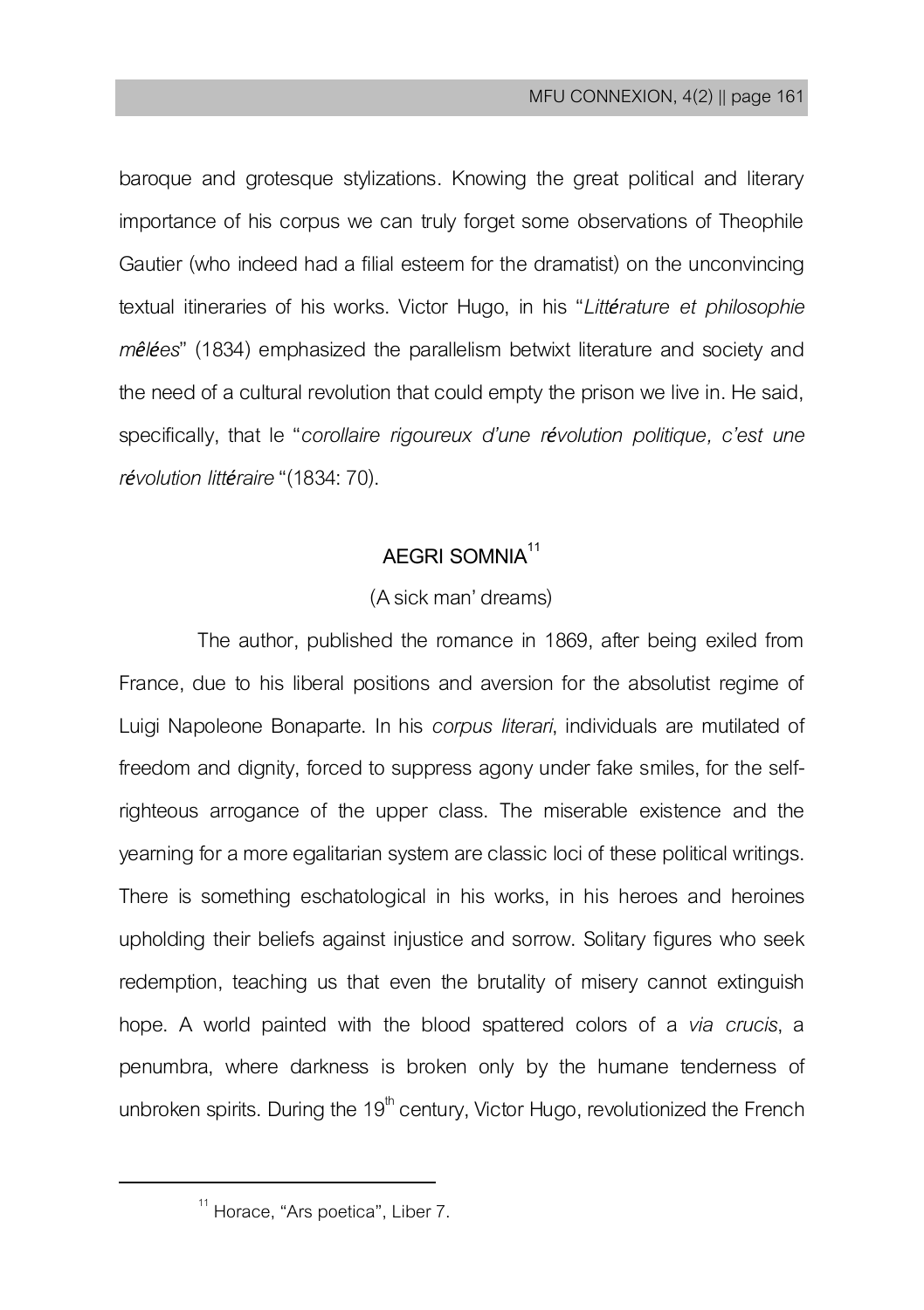aesthetic of prose and poetry. He aimed to free literature from the previous hermeticism that innerved meanings, living words lifeless. He wanted to loose the soul of the text, creating a sympathetic connection with the reader. Logos and pathos were interpreted as a twofold experience.

Victor Hugo was a great dramatist, able to paint human life and its inner struggles with vivid colors, he was one of the greatest interpreter of French Romanticism and the importance of his writings is truly immortal. His artistic drive and mental dexterity created an opera where ridiculousness coexists with sublimity, where monstrosity can veil beauty. Throughout life, he combined a strong yearning for political freedom to a cultural metamorphosis in literature. We can describe him as a pensive philosopher, a militant poet who fought for "*les miserables*"<sup>12</sup>, those who like Jean Valiean<sup>13</sup> suffered social oppression.

This work is meant to be a tribute to his memory.

 $\overline{a}$ 

### **REFERENCES**

- 1. Anatole France, "Delphi Complete Works of Anatole France", (2015), Delphi Classics
- 2. Brian Doerries, "The theater of war: what ancient Greek tragedies can teach us today", (2015), Knopf

<sup>13</sup> Main character of "Les Miserables", culprit of having stolen a piece of bread (out of hunger) and for that imprisoned

<sup>12</sup> "*Les miserables*" is also the title of one of his dramas, published in 1862.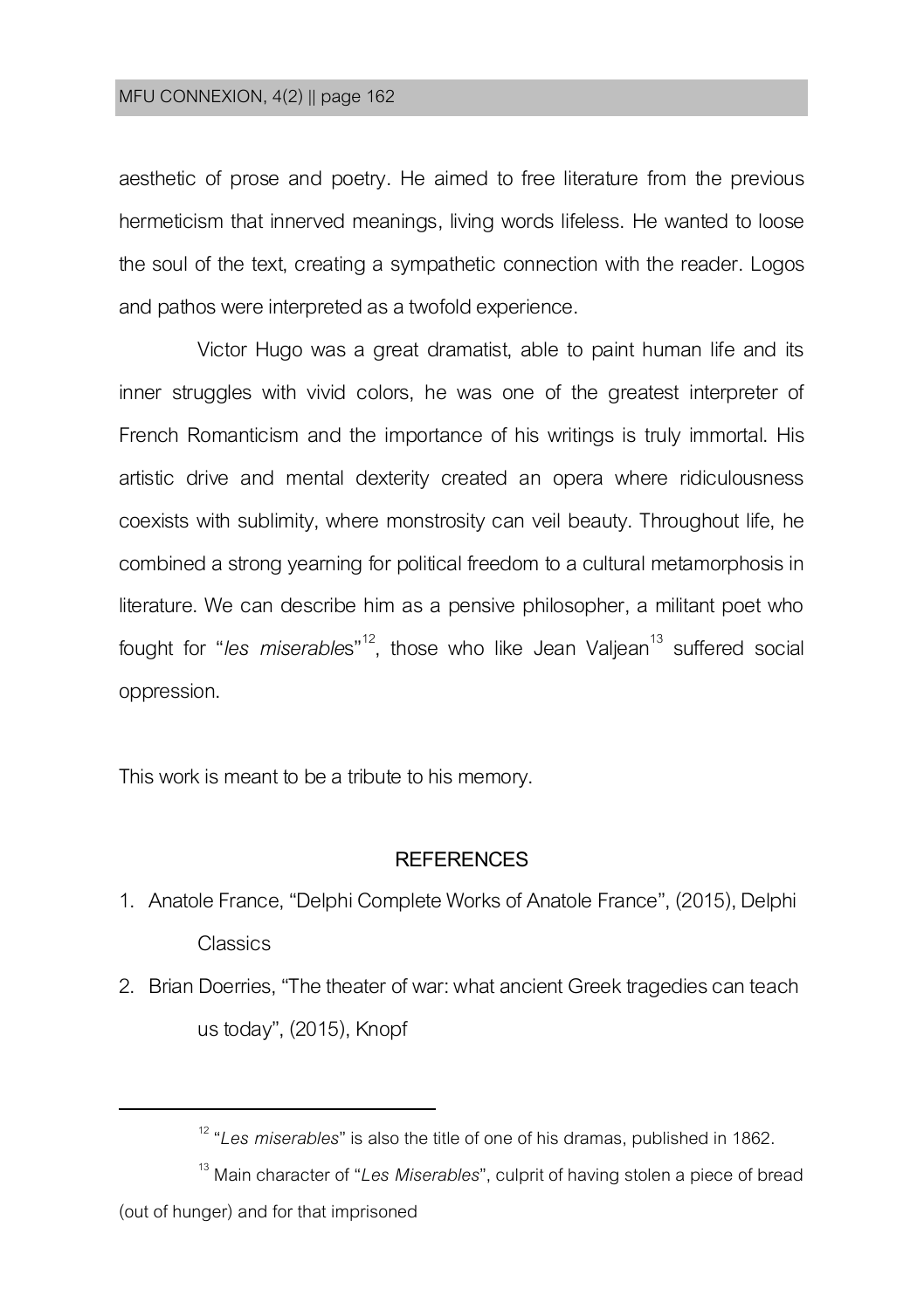- 3. Claire Goldberg Moses, "Feminism, Socialism, and French Romanticism", (1993), Indiana University Press
- 4. David Fellonand Jon Mee, "Romanticism *and* Revolution" (2011), Willey Black-Well
- 5. David Blayney Brown, "Romanticism ", (2001), Phaidon Press
- 6. Desiderius Erasmus, "Praise of Folly", (1994), Penguin Classic
- 7. Desiderius Erasmus and Hans Holbein, "Praise of Folly", (1867), Vintage Classics/ Guttenberg online edition
- 8. Emile Zola, "Delphi complete works of Emile Zola", (2013), Delphi Classics
- 9. Ernesto Grassi, "Renaissance Humanism: Studies in Philosophies and Poetics", (1988), Mrts
- 10. Feodor Dostoevsky, "Letters from the Underworld", (1945), Dutton
- 11. Feodor Dostoevsky, "Notes from Underground", (1864), Create Space Independent Publishing Platform
- 12. Gaio Valerio Catullo, "Carmina Poesie: Edizione bilingue con testo latino a fronte: Latino" (Italian Edition), (2014), Kindle publication
- 13. Giorgio Agamben, "Homo Sacer, il potere sovrano e la nuda vita", (Italy, 2005), Piccola Biblioteca Einaudi
- 14. Guy Rosa and Victor Hugo, "Les Miserables", (2000), Livre de Poche
- 15. Gustave Flaubert, "Gustave Flaubert: Oeuvres complètes et Annexes", (2014), Arvensa Editions
- 16. Haruki Murakami, "South of the Border, West of the Sun", (2000), Vintage **Editions**
- 17. H.D.F. Kitto and Edith All "Greek tragedy", (2011), Routledge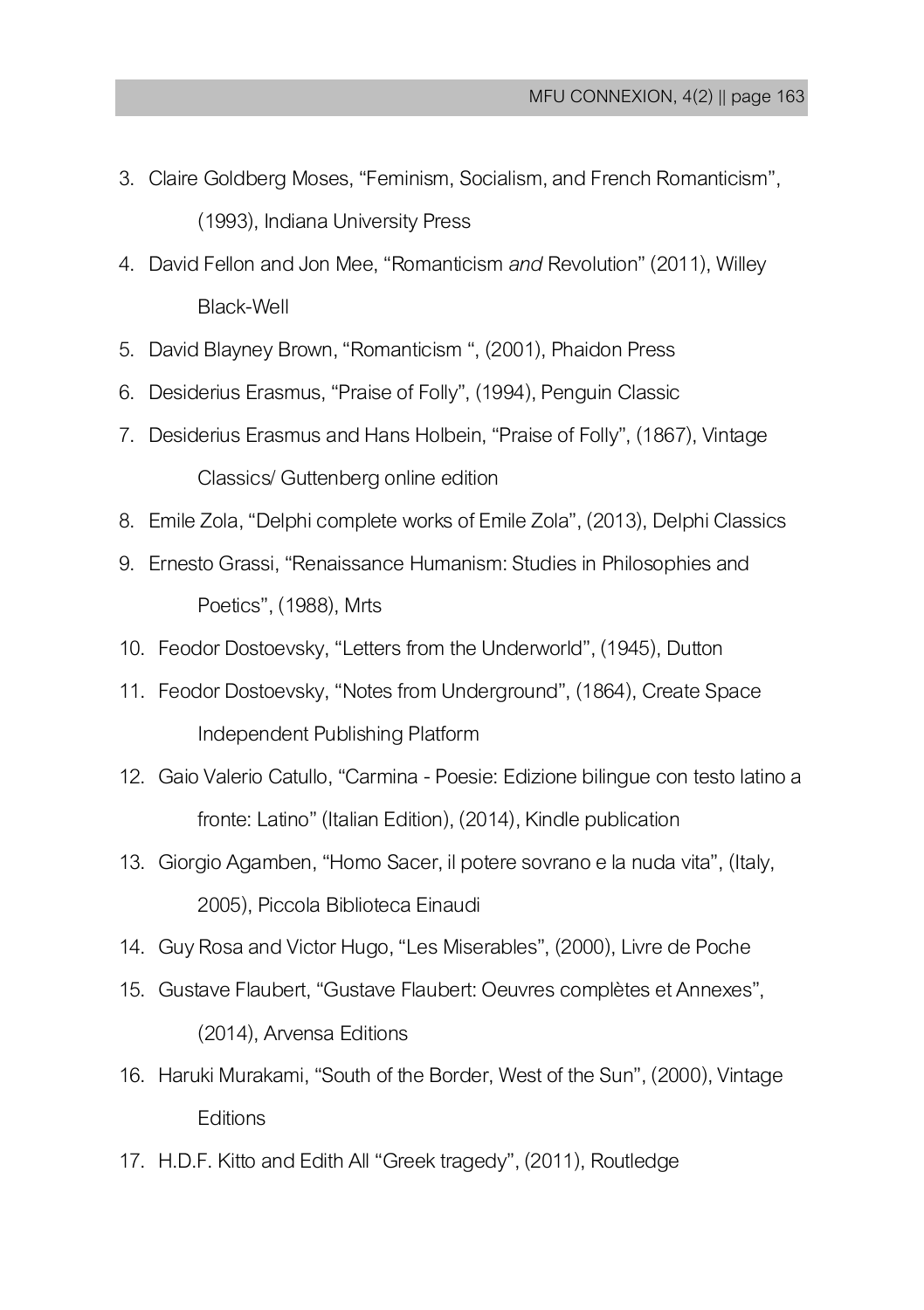- 18. Isabel Roche, Character and meaning in the novels of Victor Hugo, (2006), Isabel Roche, Purdue Studies in Romance Literature
- 19. J.G. von Herder, Auszug aus einem Briefwechsel über Ossian und die Lieder alter Völker" (1773), new edition by Hachette Livre (2013)
- 20. Johann Wolfgang von Goethe, "Die Wahlverwandtschaften", (2015), eartnow
- 21. Maxime du Camo, "Theophlie Gautier", (2015), Donald Lascoste(also KINDLE)
- 22. Maxmillian Pohlenz, "Die griechische tragodie", (1961), Harvard University Press
- 23. Michel Foucault, "Madness and Civilization: A History of Insanity in the Age of Reason", (1965), Pantheon
- 24. Michel Foucault, "Folie et Déraison: Histoire de la folie à l'âge classique", (1961), Librairie Plon.
- 25. M. O. Grenby, "The Anti-Jacobin Novel: British Conservatism and the French Revolution", (2001), Cambridge University Press
- 26. Patrick Marot, "La littérature et le sublime", (2006), presses universitaries mirail
- 27. Philip Dick, "Valis and Later Novels: A Maze of Death / Valis / the Divine Invasion / the Transmigration of Timothy Arche", (2009), Library of America
- 28. Philip Dick and Jonathan Lethem, "Philip K. Dick: Five Novels of the 1960s & 70s", (2008), Library of America
- 29. Roberto Calasso, 'Literature and the Gods", (1999), Vintage Publications